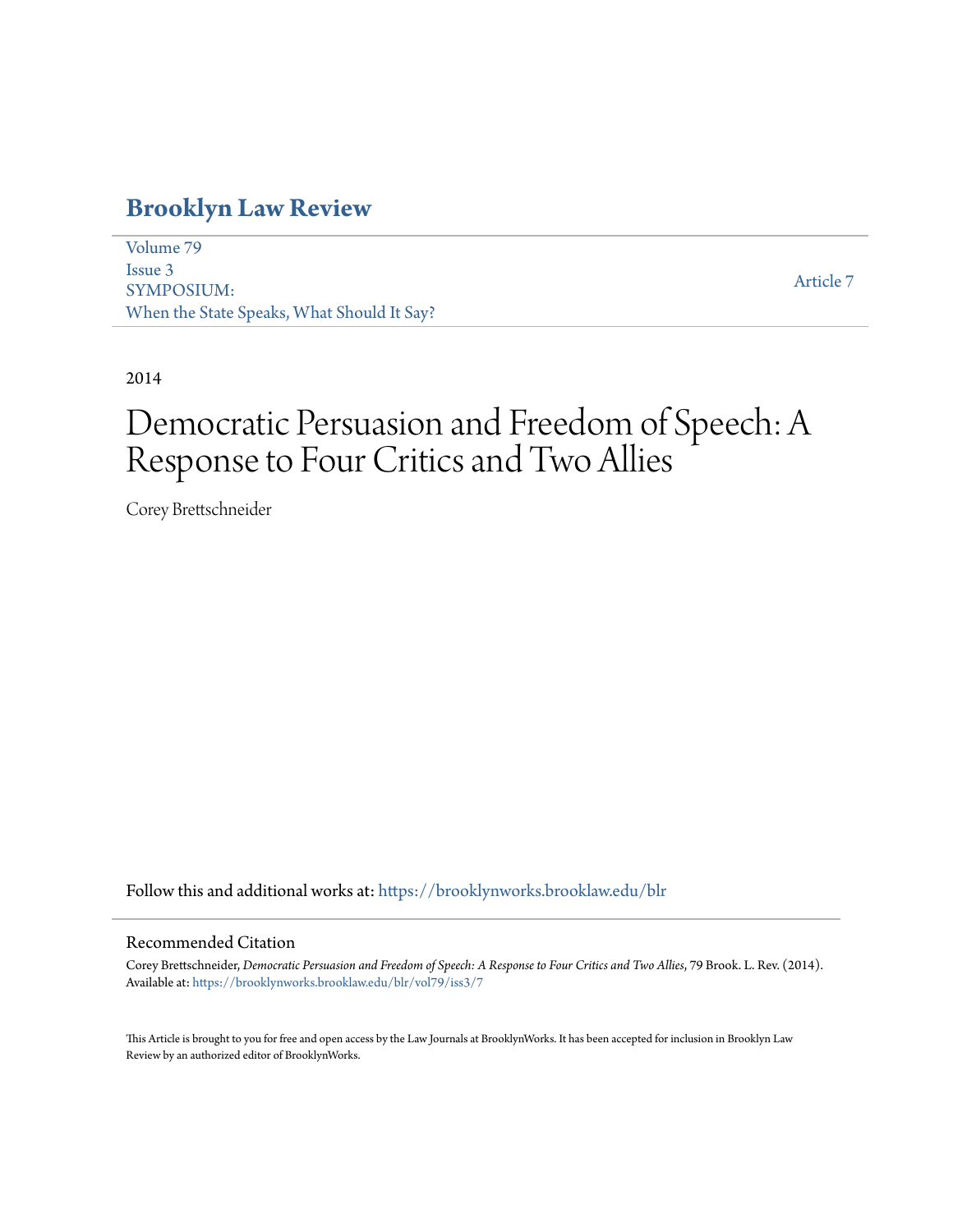## Democratic Persuasion and Freedom of Speech

#### A RESPONSE TO FOUR CRITICS AND TWO ALLIES

*Corey Brettschneider*†

#### **INTRODUCTION**

Liberalism demands robust rights to free expression. In American jurisprudence, the liberal state is bound by one of the world's strictest rules protecting free speech, the doctrine of "viewpoint neutrality."<sup>1</sup> This doctrine requires the state to protect all speech regardless of beliefs or political content. Viewpoint neutrality is commonly thought to be based on a neutralist theory of liberal democracy that requires the state not to favor any set of values.<sup>2</sup>

Feminist critics of neutralist liberalism resist what they regard as an overemphasis on unlimited freedom of expression

<sup>1</sup> Bd. of Regents v. Southworth, 529 U.S. 217, 233 (2000); Rosenberger v. Rector, 515 U.S. 819, 828-29 (1995). For further background, see also Virginia v. Black, 538 U.S. 343, 360-62 (2003) (citing R.A.V. v. City of St. Paul, 505 U.S. 377, 388 (1992)); Brandenburg v. Ohio, 395 U.S. 444, 447-49 (1969).

<sup>2</sup> For discussions of the doctrine of viewpoint neutrality as being essential to the meaning of First Amendment free speech protection, see MARTIN H. REDISH, THE ADVERSARY FIRST AMENDMENT: FREE EXPRESSION AND THE FOUNDATIONS OF AMERICAN DEMOCRACY 105-14 (Stanford, CA: Stanford University Press, 2013). Larry Alexander takes a more neutralist position in *Free Speech and "Democratic Persuasion": A Response to Brettschneider*, *in* PHILOSOPHICAL FOUNDATIONS OF HUMAN RIGHTS (Rowan Cruft et al. eds., forthcoming Sept. 2014), *available at* http://ssrn.com/abstract=2277849. For a defense of neutralism as a political theory, see generally BRUCE A. ACKERMAN, SOCIAL JUSTICE IN THE LIBERAL STATE (1980).

<sup>†</sup> I want to thank the distinguished participants in this symposium for their outstanding and thoughtful contributions: Frank Michelman, Steve Calabresi, Josiah Ober, Andrew Koppelman, Robin West, and Sarah Song. Michelman and Calabresi presented versions of their papers at the annual meeting of the Law and Society Association, organized by Sonu Bedi, where they were joined by Annie Stilz. I thank Sonu and Annie for their exceptional contributions to the Law and Society Association roundtable on the book. John McCormick also organized a superb panel at the American Political Science Association where Song , Koppelman, and Ober were joined by Eric Posner. John Moore, the editor of the *Brooklyn Law Review*, kindly and skillfully saw this symposium through to completion. I thank him and Nelson Tebbe for their work in organizing it. For excellent substantive comments and research assistance, I thank Minh Ly.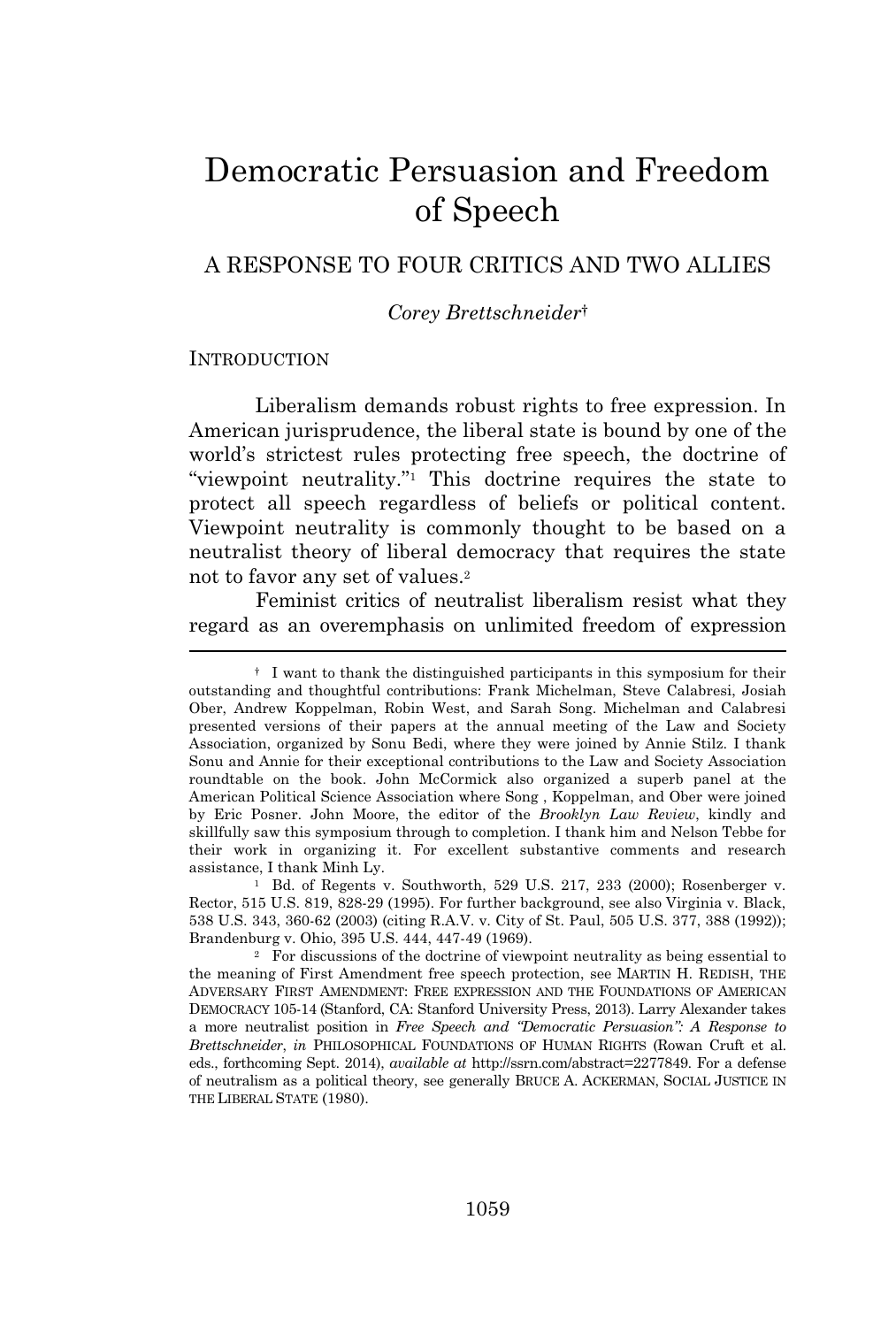rights. Catharine MacKinnon, for instance, claims that free speech and the value of equality are on a "collision course."<sup>3</sup> According to these critics, while rights to free speech matter, rights to equality are equally, if not more, important and should sometimes limit free speech rights when the two conflict. Almost all democracies outside of the United States follow this "prohibitionist" approach.<sup>4</sup> They limit free speech when hateful expression attacks equal respect for minorities or the value of democracy itself. The prohibitionist approach tries to correct the alleged inability of liberalism to defend the core values of democracy.

In my book, *When the State Speaks*, I offer an account of liberal democracy that combines the neutralists' protection of rights with the feminists' and prohibitionists' concern for the equal status of citizens.<sup>5</sup> I call this third view of liberalism and free speech "value democracy." It grounds viewpoint neutrality on an ideal of free and equal citizenship. On my account, the state should be neutral in protecting the right to express all viewpoints. But it should not be neutral in the values that it supports and expresses. Value democracy thus embraces viewpoint neutrality in protecting the right to free expression of all beliefs, but rejects neutralism as a theory of what the state should say. The state must favor some substantive values, namely the ideal that all citizens should be treated as free and equal.

It is not enough, however, to recognize this commitment in the abstract. Liberal democracy must also find a way to protect the substantive values on which it is based. Otherwise, it will run into the problem that neutralist liberals face of "being unable to take their own side in an argument" when the free and equal status of women, minorities, gays, and other citizens is attacked. In these cases, liberal democracy must be able to articulate the "reasons for rights" that justify respecting free speech rights and viewpoint neutrality in the first place.

<sup>3</sup> CATHARINE A. MACKINNON, ONLY WORDS 71–73 (1993). For another example of the "collision course" view, see Charles R. Lawrence III, *If He Hollers Let Him Go: Regulating Racist Speech on Campus*, *in* WORDS THAT WOUND: CRITICAL RACE THEORY, ASSAULTIVE SPEECH, AND THE FIRST AMENDMENT 53, 57–58 (Mari J. Matsuda et al. eds., 1993).

<sup>4</sup> *See* ERIK BLEICH, THE FREEDOM T<sup>O</sup> B<sup>E</sup> RACIST?: HOW THE UNITED STATES AND EUROPE STRUGGLE TO PRESERVE FREEDOM AND COMBAT RACISM 97-105 (2011); *see also* Adam Liptak, *Outside U.S., Hate Speech Can Be Costly: Rejecting the Sweep of the First Amendment*, N.Y. TIMES, June 12, 2008, at A1 (describing differences in the way the United States and other countries, such as Canada and Germany, treat potentially offensive speech).

<sup>&</sup>lt;sup>5</sup> COREY BRETTSCHNEIDER, WHEN THE STATE SPEAKS, WHAT SHOULD IT SAY? HOW DEMOCRACIES CAN PROTECT EXPRESSION AND PROMOTE EQUALITY (2012) [hereinafter BRETTSCHNEIDER, WHEN THE STATE SPEAKS].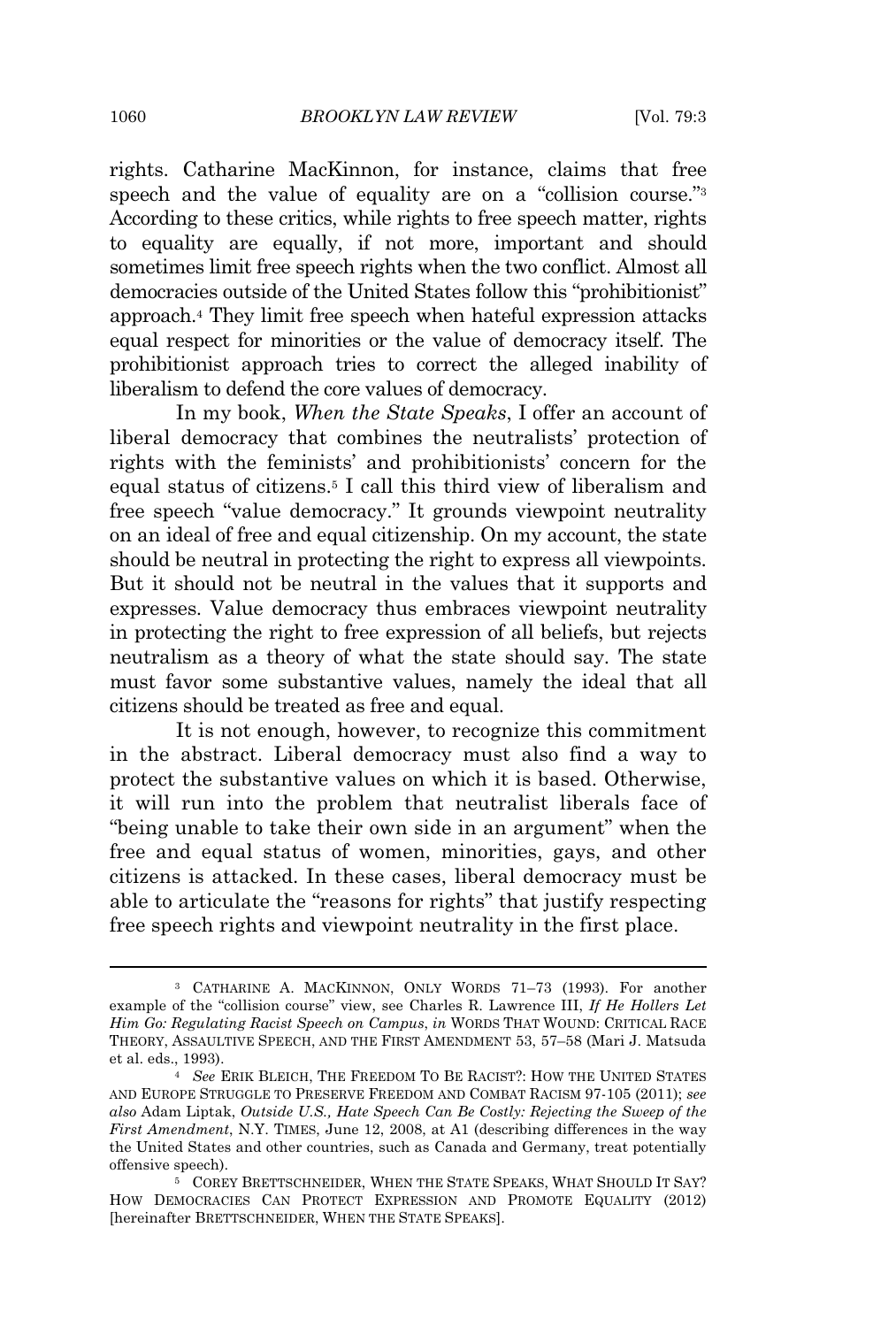*When the State Speaks* thus offers an account of "democratic persuasion" that requires the state to protect all viewpoints from coercion or prohibition. But when it "speaks" in statements by public officials, when it educates, when it uses its spending power, and when it confers the tax privileges of nonprofit status, the state must affirmatively take the side of upholding free and equal citizenship. Democratic persuasion, I argue, is not just something that the state is permitted to do. It is a matter of political obligation. Our constitutional jurisprudence, including the doctrine of viewpoint neutrality, must be tailored to permit the state to pursue its duty of democratic persuasion. At the same time, democratic persuasion places limits on state speech. It prohibits the state from speaking in ways that undermine its commitment to the values of freedom and equality.

The proper place for viewpoint neutrality, I argue, is in preventing government coercion or censorship of viewpoints. Citizens should be allowed to hear and endorse all viewpoints, even hateful ones. While I think threats and speech that might incite imminent violence can be prohibited under the First Amendment, generalized viewpoints cannot be banned. I argue, however, that the state should not be viewpoint neutral in its own expression. The state should protect free speech out of respect for the freedom and equality of citizens. Citizens are free and equal in having the capacity to debate and decide on matters of personal and political principle. The state should find a way not only to uphold free speech, but also to defend the democratic values that justify protecting free speech in the first place. For example, the state has an obligation to advance civil rights through education and public holidays. We rightly dedicate a holiday to Martin Luther King, not to the southern segregationist Bull Conner. Likewise, the public schools are justified in teaching students racial equality.

An even stronger measure that the state should take is to use its spending power to advance democratic values. I therefore defend the IRS decision to deny the subsidies that come with non-profit 501(c)(3) status to Bob Jones University, which the Supreme Court upheld in *Bob Jones v. United States*. <sup>6</sup> The IRS already requires that, for non-profits to receive the subsidies of tax-exemption, they must have a "public benefit."<sup>7</sup> That is, such organizations must provide services to the public that offset the cost of the tax-exemption.

<sup>6</sup> 461 U.S. 574 (1983).

<sup>7</sup> Regan v. Taxation without Representation, 461 U.S. 540, 542-44 (1983).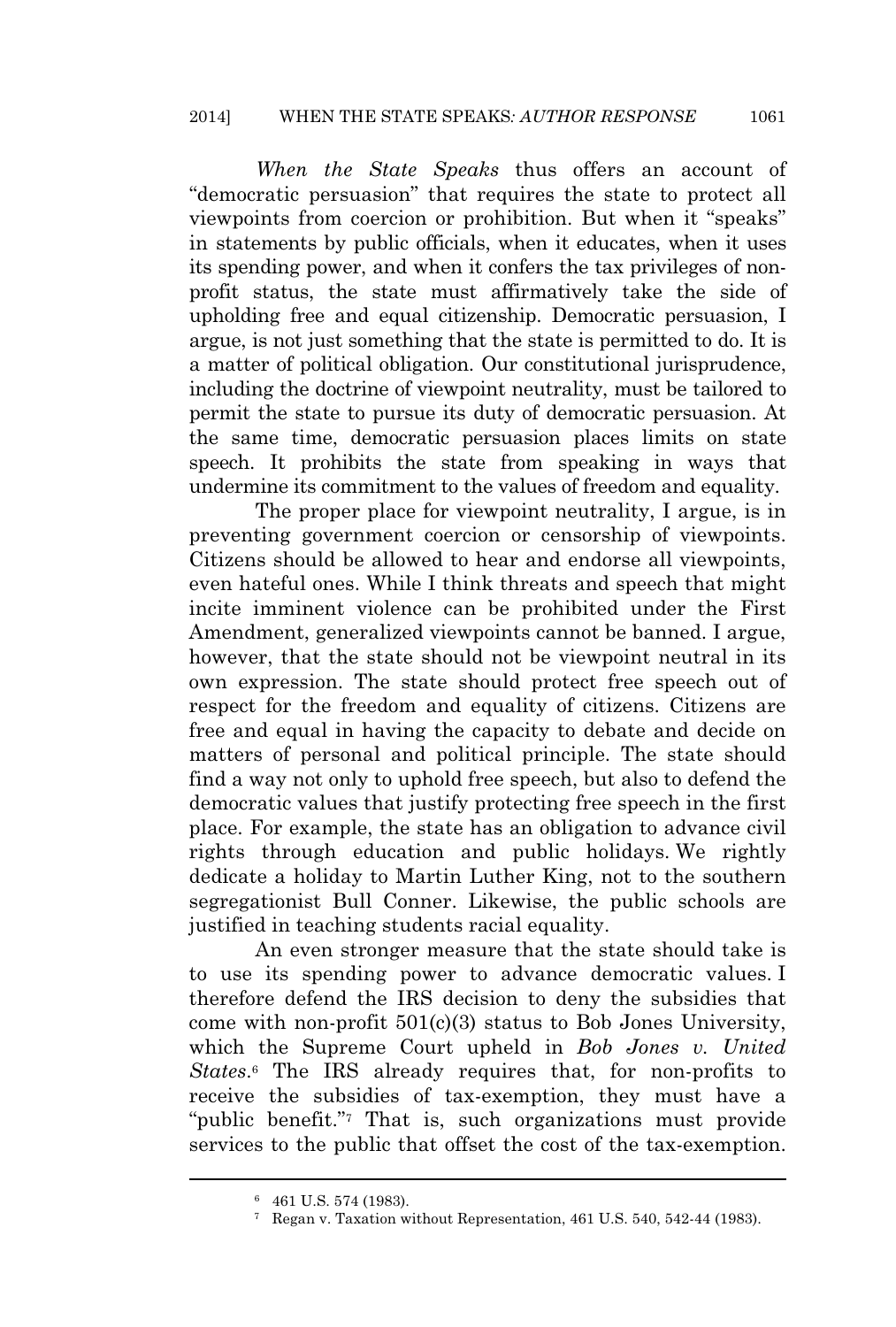In the book, I argue that the IRS should make its public benefit more specific, and explain that being a hate group is inconsistent with having a public benefit. This clarification of the meaning of public benefit should be made by Congress rewriting the  $501(c)(3)$  statute. The IRS should thus be required by law to deny the tax subsidies of  $501(c)(3)$  to hate groups that directly oppose the democratic values of free and equal citizenship. When the state uses its spending powers, it should promote democratic values and not be bound by viewpoint neutrality.

While the Court's decision in *Bob Jones* is consistent with my view, the Court has since moved in the wrong direction in expanding viewpoint neutrality in other cases that concern state spending. In *Christian Legal Society v. Martinez*, 8 the Supreme Court held that it was constitutional for Hastings Law School to withdraw funds from a student group that discriminated against gay students. In her majority decision, Justice Ginsburg claimed that the funding policy of requiring non-discrimination in admissions for student groups was consistent with the state's viewpoint neutrality. She wrote that the policy was based on an ideal of toleration, which she claimed was a neutral value. Although I agree with the Court's result in *Christian Legal Society*, I suggest its reasoning wrongly tried to show that requiring non-discrimination in admissions is consistent with the doctrine of viewpoint neutrality. Non-discrimination and toleration are non-neutral viewpoints. Their non-neutrality can be seen in how those viewpoints are attacked by discriminatory groups. The problem with the Court's reasoning was that it assumed that the state must be viewpoint neutral in its expression. I argue in the book that non-discrimination and toleration are non-neutral viewpoints that the state should advance through its own speech. In sum, while viewpoint neutrality has a place in limiting government coercion, it should not limit the state's ability to promote democratic values.

It should be emphasized, however, that democratic persuasion places limits on what the state can say. Democratic persuasion prohibits the state from speaking in ways that undermine the ideal of free and equal citizenship. For example, it would be wrong for the president, legislators, and the courts to speak in favor of racial discrimination. I therefore favor an expansive reading of the equal protection clause and the

<sup>8</sup> 130 S. Ct. 2971 (2010).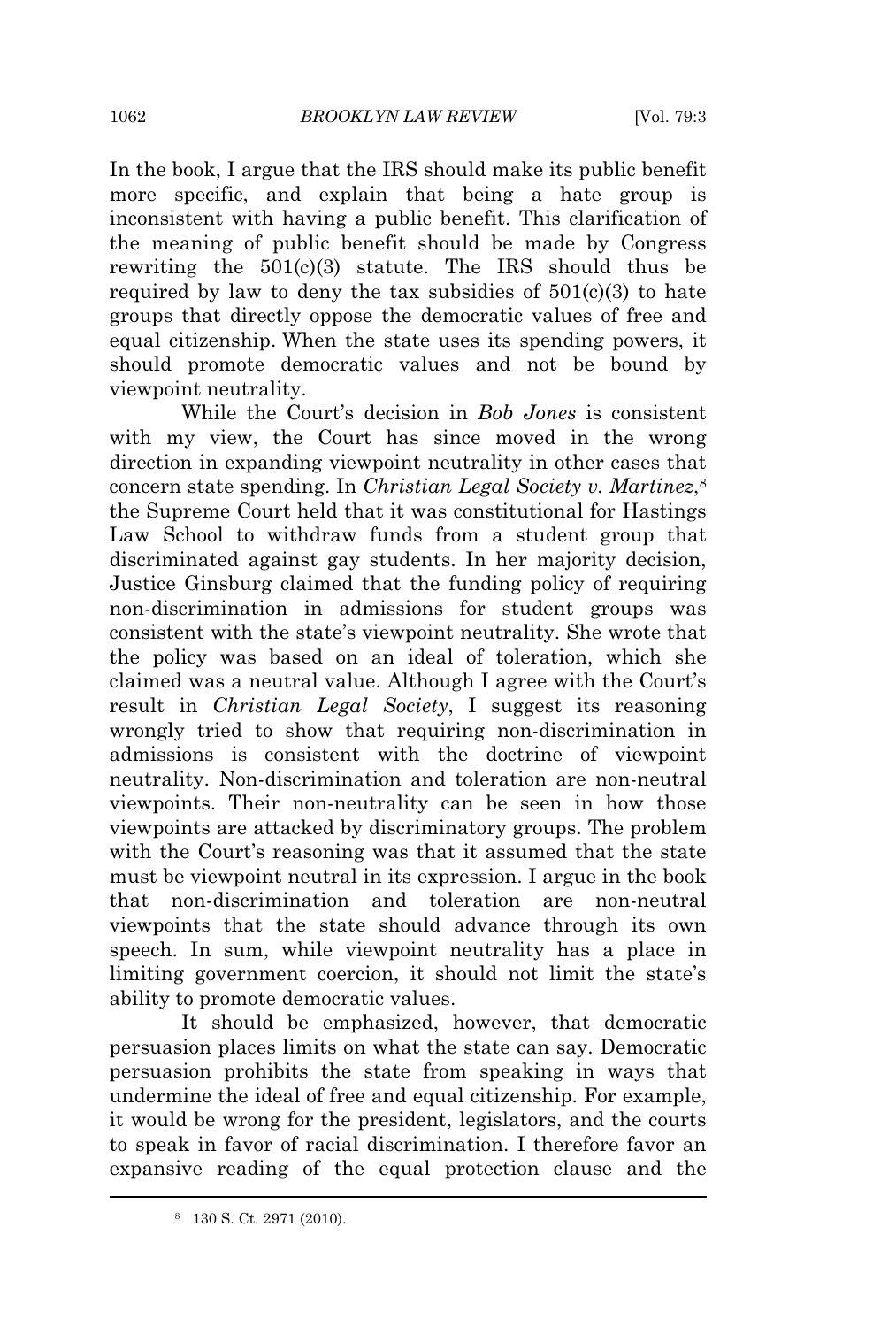establishment clause to limit some forms of state speech. For instance, I argue that *Rust v. Sullivan<sup>9</sup>* was wrongly decided, because the state did not have the right to deny information to women about to their rights to an abortion as guaranteed by *Roe v. Wade* and *Planned Parenthood v. Casey*. I also endorse Michael Dorf's view that it would not be constitutional for states to fly the Dixie flag, because it would be a form of state speech on behalf of the discriminatory values that flag represents.<sup>10</sup>

Several of the essays in this symposium attempt to push my view toward one of the opposing poles of neutralism or prohibitionism. On the more neutralist side, Steve Calabresi worries that I have abandoned traditional liberal commitments to respect the independence and autonomy of religious citizens.<sup>11</sup> Although he endorses much of value democracy, he wants to see greater reticence in democratic persuasion to limit its application to religious organizations. While Calabresi accepts a central role in liberal democracy for a more reserved form of democratic persuasion, Andrew Koppelman denies that the state has a duty to pursue democratic persuasion. At most for him, it is a "second best" set of tools for the state to use in some circumstances, especially given his skepticism about whether it is necessary or effective.<sup>12</sup>

Robin West<sup>13</sup> and Sarah Song<sup>14</sup> push in the opposite direction of prohibitionism. On their view, I am right to seek to persuade citizens to change hateful viewpoints. They share my commitment to a political theory that challenges discrimination and seeks to promote ideals of equality in the family and civil society. But they worry that I have not gone far enough in my account. West believes that democratic persuasion does not act strongly enough to protect equality.<sup>15</sup> Song questions how I might respond to critics, like Susan Okin and other liberal feminists, who argue that the state should promote more extensive changes in civil society than is permissible in democratic persuasion.<sup>16</sup>

<sup>9</sup> 500 U.S. 173 (1991)

<sup>10</sup> Michael C. Dorf, *Same-Sex Marriage, Second-Class Citizenship, and Law's Social Meanings*, 97 VA. L. REV. 1267, 1316-23 (2011).

<sup>11</sup> Steven G. Calabresi, *Freedom of Expression and the Golden Mean*, 79 BROOK. L. REV 1005 (2014).

<sup>12</sup> Andrew Koppelman, *You're All Individuals: Brettschneider on Free Speech*, 79 BROOK. L. REV. 1023 (2014)

<sup>13</sup> Robin West, *Liberty, Equality, and State Responsibilities: Review of Cory Brettschneide*r*'s* When the State Speaks, What Should It Say?, 79 BROOK.L. REV. 1047 (2014).

<sup>14</sup> Sarah Song, *The Liberal Tightrope: Bretschneider on Free Speech*, 79 BROOK. L. REV. 1047 (2014).

<sup>15</sup> West, *supra* note 13.

<sup>16</sup> Song, *supra* note 14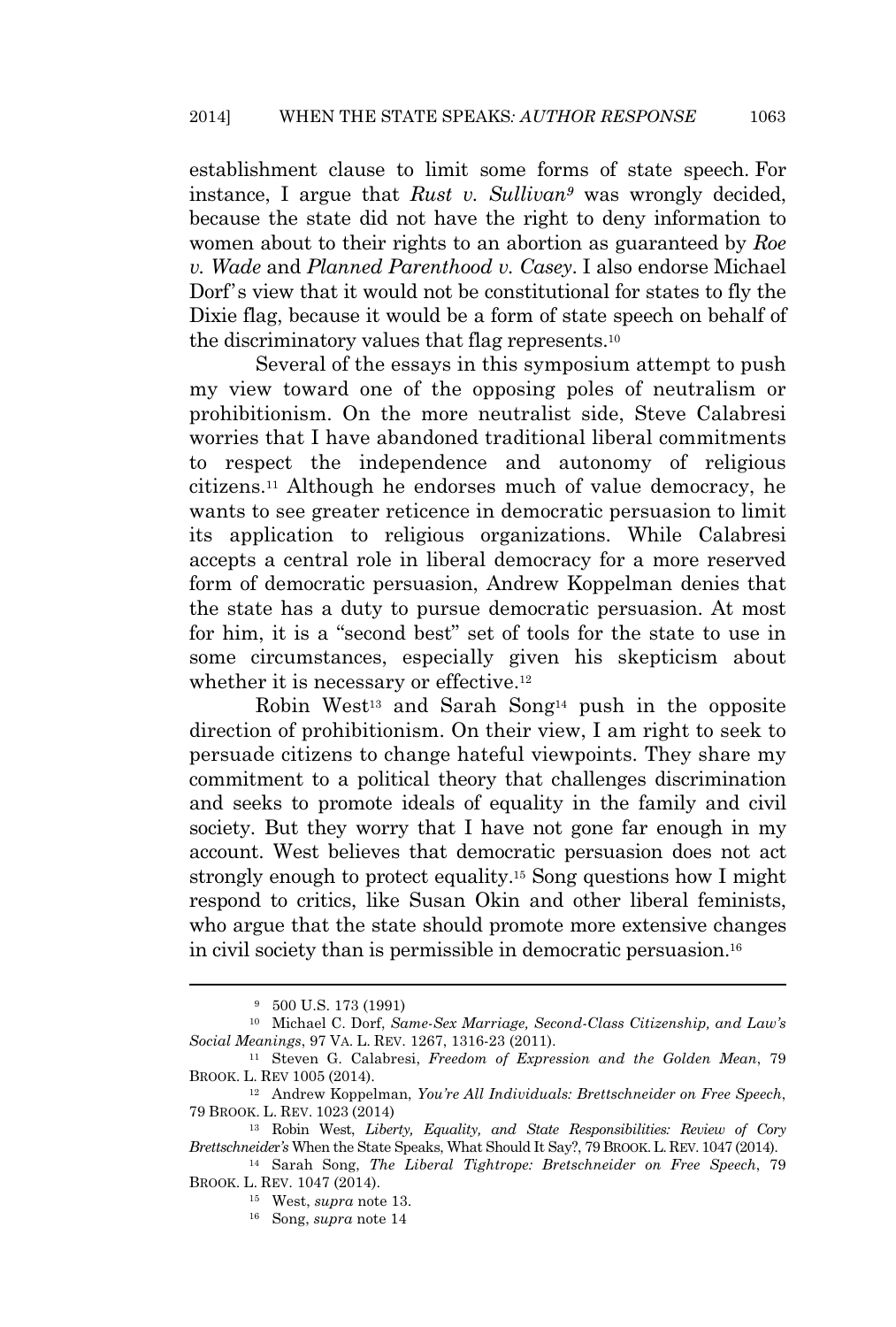In response to these critics, I suggest that value democracy and democratic persuasion offer a third way forward in thinking about the role of values in liberalism. I attempt to show that value democracy strikes what Calabresi aptly calls "the golden mean" between neutralism and prohibitionism. My defense and elaboration of value democracy and democratic persuasion are aided by excellent essays from Frank Michelman<sup>17</sup> and Josiah Ober.<sup>18</sup> I begin by highlighting how Michelman's essay underscores the strengths of my view that a legitimate state has an obligation to engage in democratic persuasion. His focus on legitimacy offers an important reply to theorists who want to see greater reticence in democratic persuasion, including Calabresi and Koppelman. Ober's essay responds powerfully to concerns about the effectiveness of democratic persuasion and its respect for citizens. Finally, I address West's and Song's calls for a more radical form of democratic persuasion, suggesting that the cautionary arguments from Calabresi and Koppelman can be used to push back against West and Song.

#### I. MICHELMAN ON DEMOCRATIC PERSUASION AND **LEGITIMACY**

Frank Michelman explains both the uniqueness of my view and its place in the liberal tradition. He focuses on my claim that the duty of democratic persuasion stems from an ideal of legitimacy.<sup>19</sup> Neutralist liberals might resist democratic persuasion on the grounds that the state should be neutral toward different values. However, the point that Michelman rightly emphasizes from *When the State Speaks* is that legitimacy is more fundamental to liberalism than neutrality. If the state is to be neutral in some cases, that neutrality must be justified in terms of legitimacy. What makes the state legitimate is its commitment to the status of all citizens as free and equal.

In my theory of value democracy, the state's legitimate power must be justified by its respect for an ideal of free and equal citizenship. In *When the State Speak*s and in my first book, *Democratic Rights: The Substance of Self-Government*, I argued that state coercion must always be made consistent

<sup>17</sup> Frank I. Michelman, *Legitimacy and Autonomy: Values of the Speaking State*, 79 BROOK. L. REV. 985 (2014).

<sup>18</sup> Josiah Ober, *Democratic Rhetoric: How Should the State Speak?*, 79 BROOK. L. REV. 1015 (2014).

<sup>19</sup> Michelman, *supra* note 17.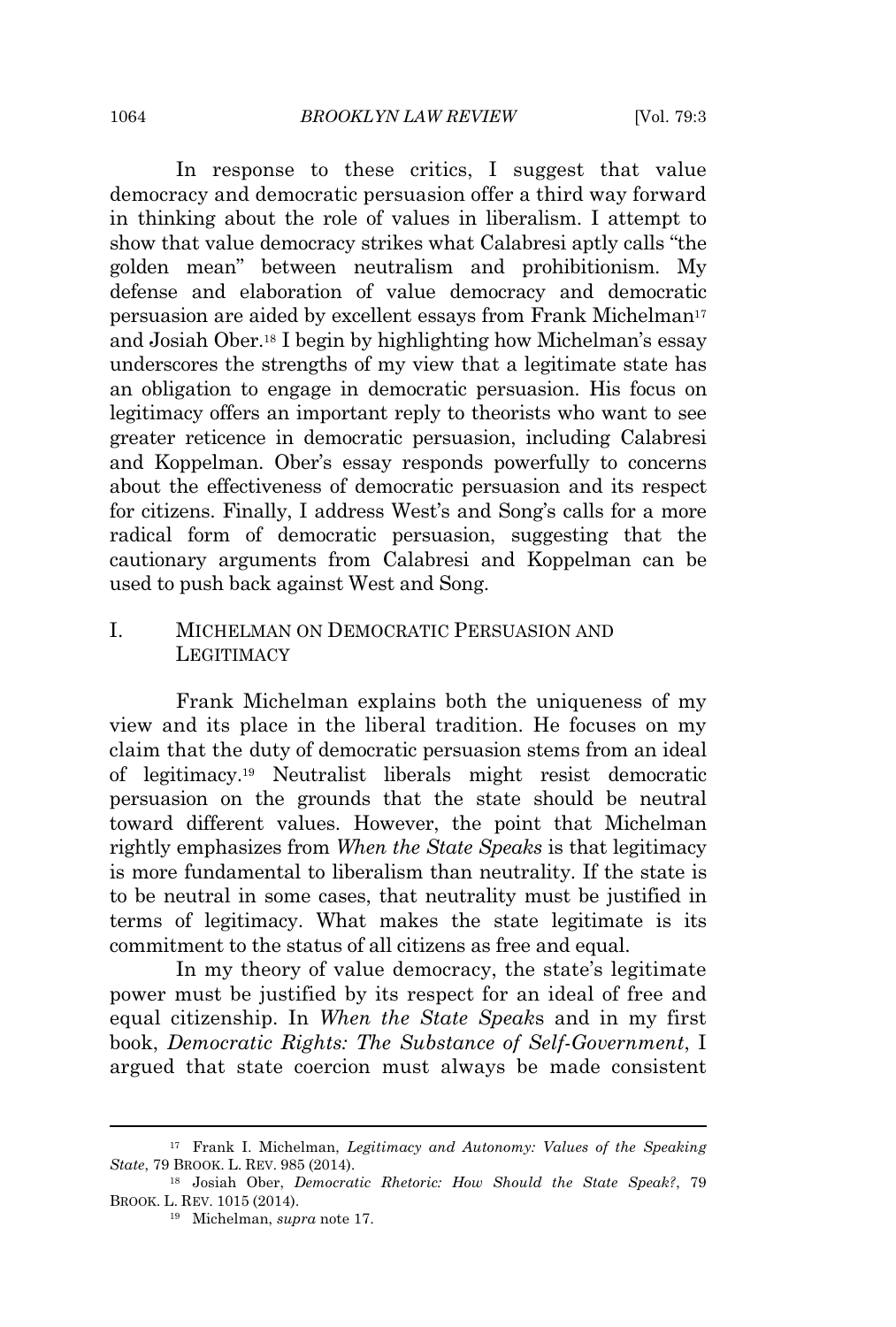with this ideal.<sup>20</sup> As Michelman explains, my "thin" conception of legitimacy requires rights-based limits on government action.<sup>21</sup> These limits include equal protection, robust free speech protections, and a broad right to privacy. As Michelman explains, I reject the notions of legitimacy based on the empirical question of whether there is widespread compliance with the state. Legitimacy in value democracy is instead a normative concept regarding whether the state has the right to rule or coercively enforce its laws.

My claim that the requirements of legitimacy limit coercion places my theory of value democracy squarely in the tradition of liberal democracy. But *When the State Speaks* makes the case for an even broader conception of legitimacy than in other liberal theories. At times, this commitment requires the state to be neutral, as in its protection of the right of free speech for all viewpoints. The state does this to respect citizens as free, or as able to exercise their moral powers to debate, choose, and pursue conceptions of the good life and of justice. But at other times, the commitment to the status of citizens as free and equal might require the state not to be neutral. When confronted by hateful expression, the legitimate state cannot be neutral in its own speech. The legitimate state must pursue democratic persuasion to defend the free and equal status of the women, minorities, gays, and other citizens facing attack.

In addition to ensuring that the values of free and equal citizenship limit coercion, the legitimate state should use democratic persuasion to promote these values and work to have them adopted by citizens. Michelman anticipates the objection that legitimacy does not depend on democratic persuasion alone.<sup>22</sup> Indeed, I agree that perhaps the most fundamental part of legitimacy is the content of the laws and whether it complies with the demand to respect rights. But, as Michelman reports, I argue that democratic persuasion might add to a government's legitimacy, helping to move it closer to what he regards as the proper threshold for the right to rule. While Michelman views legitimacy as being "categorical"—the state either has it or lacks it entirely—liberal theorists who view legitimacy as being "scalar" or a matter of degree might endorse the idea that democratic persuasion contributes to a

<sup>20</sup> COREY BRETTSCHNEIDER, DEMOCRATIC RIGHTS: THE SUBSTANCE OF SELF-GOVERNMENT (2007) [hereinafter BRETTSCHNEIDER, DEMOCRATIC RIGHTS].

<sup>21</sup> Michelman, *supra* note 17.

<sup>22</sup> *Id.*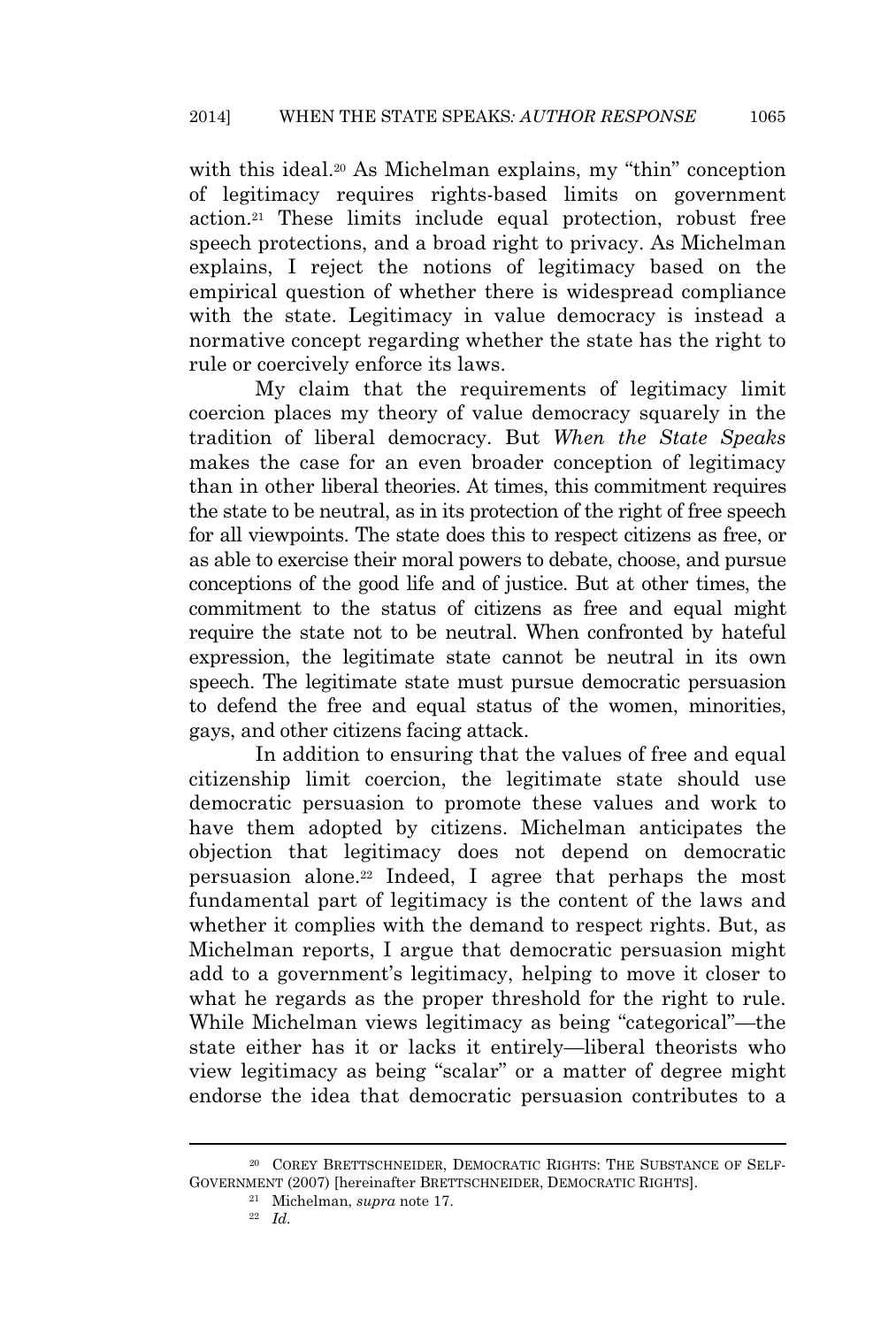state's legitimacy. When hate speech attacks citizens, democratic persuasion defends their status as free and equal.

An important point raised by Michelman is that, in keeping with the fundamentality of legitimacy, conceptions of neutrality, specifically an account of viewpoint neutrality, must themselves be grounded in a liberal theory of legitimacy.<sup>23</sup> Building on this point, *When the State Speaks* explains that there are three reasons why the legitimate state has an obligation to engage in democratic persuasion. Reviewing these reasons will set up my argument later in this essay against the belief that liberal reticence ought to override democratic persuasion.

First, a liberal democracy with widespread illiberal beliefs would have questionable stability.<sup>24</sup> Without democratic persuasion, government decisions might respect free and equal citizenship, but these decisions would be at odds with the views of the populace. As Steve Calabresi points out, such a society would resemble Weimar Germany, where democracy failed because it was not supported by the widespread endorsement of democratic principles.<sup>25</sup> This argument for stability is "instrumentalist" in my terms, or "consequentialist" as Michelman says. The legitimate state ought to pursue democratic persuasion to prevent the decline of liberal democracy. But Michelman correctly notes that this instrumental argument might not satisfy more deontological theorists who want an explanation of how democratic persuasion shows respect for individual persons.<sup>26</sup>

Michelman thus highlights the deontological character of my second and third arguments for why the legitimate state ought to pursue democratic persuasion.<sup>27</sup> The second is an argument from transparency for a state role in articulating and defending the reasons for rights. Citizens have an entitlement to be given a justification for the laws that bind them, out of respect for their autonomy or their capacity to reason about justice. This notion of transparency builds on the widely accepted principle that laws and the reasons for them must be promulgated publicly. Value democracy extends the transparency requirement from the law to the basic values of liberal democracy.

<sup>23</sup> *Id.*

<sup>24</sup> For an analysis of the state's duty to pursue democratic persuasion, based on the arguments from stability, transparency, interconnection, and public trust, see BRETTSCHNEIDER, WHEN THE STATE SPEAKS, *supra* note 5. The kind of stability that I am invoking here is what Rawls calls "stability for the right reasons" in JOHN RAWLS, POLITICAL LIBERALISM xl, 391, 495 (Columbia Univ. Press expanded ed., 2005).

<sup>25</sup> Calabresi, *supra* note 11.

<sup>26</sup> Michelman, *supra* note 17.

<sup>27</sup> *Id.*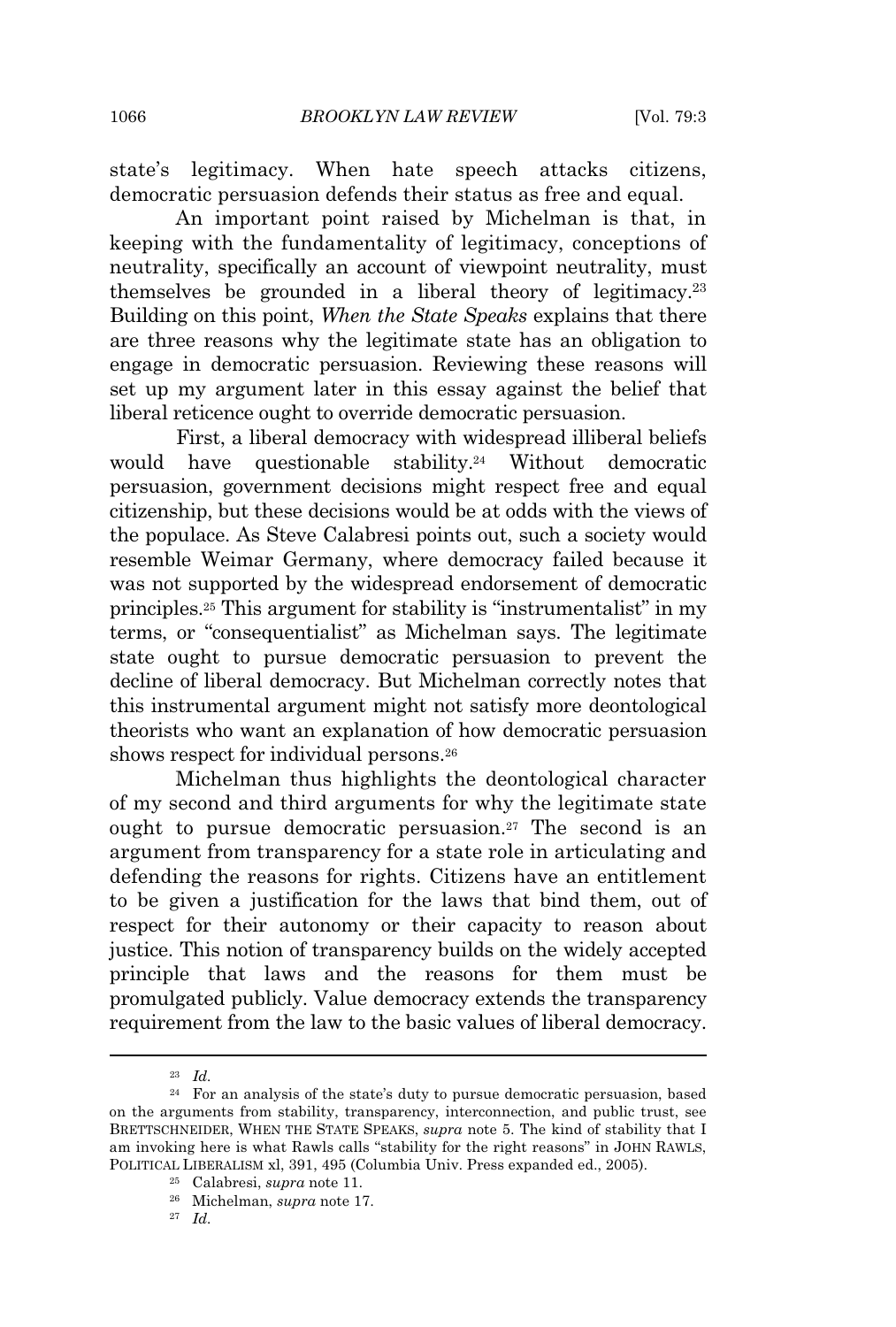The legitimate state must publicly justify and promulgate the reasons for democratic values. This argument does not mean, as Koppelman seems to suggest, that the legitimate state needs to rebut every random disagreement with the core values of free and equal citizenship. Rather, as Michelman explains it, I argue that there is a generalized obligation of the state to make clear the democratic values on which its legitimacy is based. This duty applies most strongly when hate speech or discriminatory beliefs are not random but affect people's standing as free and equal citizens.<sup>28</sup> At times democratic persuasion might take the form of broadly promulgating democratic values. At other times, when necessary, it might mean criticizing and giving reasons to reject hate speech and discriminatory beliefs.

A third set of reasons for democratic persuasion as a requirement of legitimacy concerns what I call the arguments from "interconnection" and "public trust." According to the argument from public trust, government officials who make and implement policy have a great deal of discretion. The laws might conform formally to democratic values, but if some officials do not endorse these values, they may act in ways that undermine the freedom and equality of citizens. Democratic persuasion is needed to promote greater acceptance of democratic values among citizens, including current and future public officials. The ideals of free and equal citizenship are independent of what any public official says. If there is an official, such as a state governor, with discriminatory beliefs, my theory would require other officials, including officials from other U.S. states and the federal government, to criticize those discriminatory beliefs. Indeed, on my reading of the Constitution, hateful state speech by public officials would be prohibited by the equal protection clause.

The argument from public trust draws attention to the "vertical" relations between citizens and the state. The argument from interconnection focuses instead on the importance of the "horizontal" connection between citizens. The problem, which Robin West highlights, is that citizens might act in civil society to attack the free and equal status of women, minorities, and gays.<sup>29</sup> I argue in the book that citizens can undermine equal status by advocating hateful beliefs, or by making discriminatory decisions about whom to hire, promote, and mentor. The law's formal respect for free and equal

<sup>28</sup> For an excellent study on the persistence of racism in modern America, see ELIZABETH ANDERSON, THE IMPERATIVE OF INTEGRATION (2010). I would argue that Anderson's study shows the continuing need for democratic persuasion.

<sup>29</sup> West, *supra* note 13.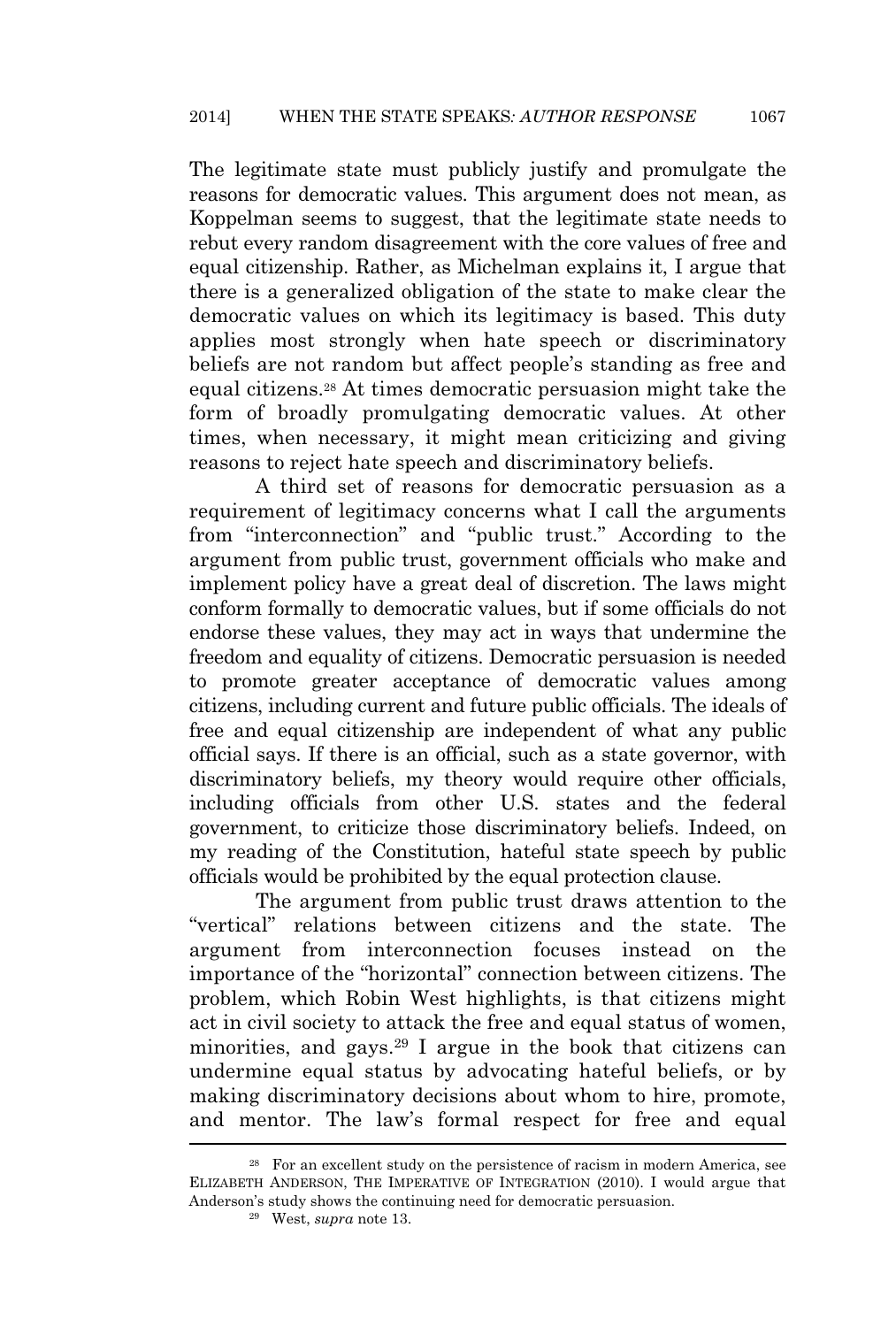citizenship is insufficient to counter this problem. The argument from interconnection is that democratic persuasion is needed to promote more widespread acceptance of democratic values in civil society. Citizens have an obligation to treat each other in accordance with the democratic values of free and equal citizenship, and the state has an obligation to use its expressive capacities to encourage citizens to do so. Otherwise, these values will be undermined in the way that citizens treat each other. The argument from interconnection attempts to redress claims about what is called "structural racism" that takes place outside the formal boundaries of law.

As Justice Harlan argued in his famous dissents in the *Civil Rights Cases* and in *Plessy v. Ferguson*, citizenship must permeate the culture and cannot remain a merely formal ideal if we are to live in a true democracy in which people enjoy equal status.<sup>30</sup> I agree with Harlan and argue that civil rights laws are important in prohibiting discrimination in the workplace and universities. The Civil Rights Act of 1964 is properly understood as being constitutional and compatible with free association rights. At the same time, I endorse current First Amendment jurisprudence, which distinguishes between the legitimate regulation of the workplace, schools, and public accommodations, where discrimination can be prohibited, versus private organizations, which have rights of free association. The Court has ruled that the right of free association and free speech protect private organizations and religious groups, such as the Boy Scouts of America and the Westboro Baptist Church, in their freedom to determine who is a member of their organization as well as what message they wish to embrace. Such groups, unlike businesses or public accommodations, enjoy the free speech right to promote illiberal ideals. That does not mean the state must stand idly by.

Even when free speech rights, privacy, and free association rights protect private groups from anti-discrimination laws, the liberal state should still address discriminatory and hateful viewpoints as being publicly relevant. Democratic persuasion aims to promote more widespread respect for the free and equal status of citizens, even when other rights keep the state from promoting and protecting such beliefs through coercive law. As Michelman writes, a "crucial component" of my theory is that citizens should affirm democratic principles.

 $30$  Plessy v. Ferguson, 163 U.S. 537, 552-64 (1896) (Harlan, J., dissenting); The Civil Rights Cases, 109 U.S. 3, 26 (1883) (Harlan, J., dissenting).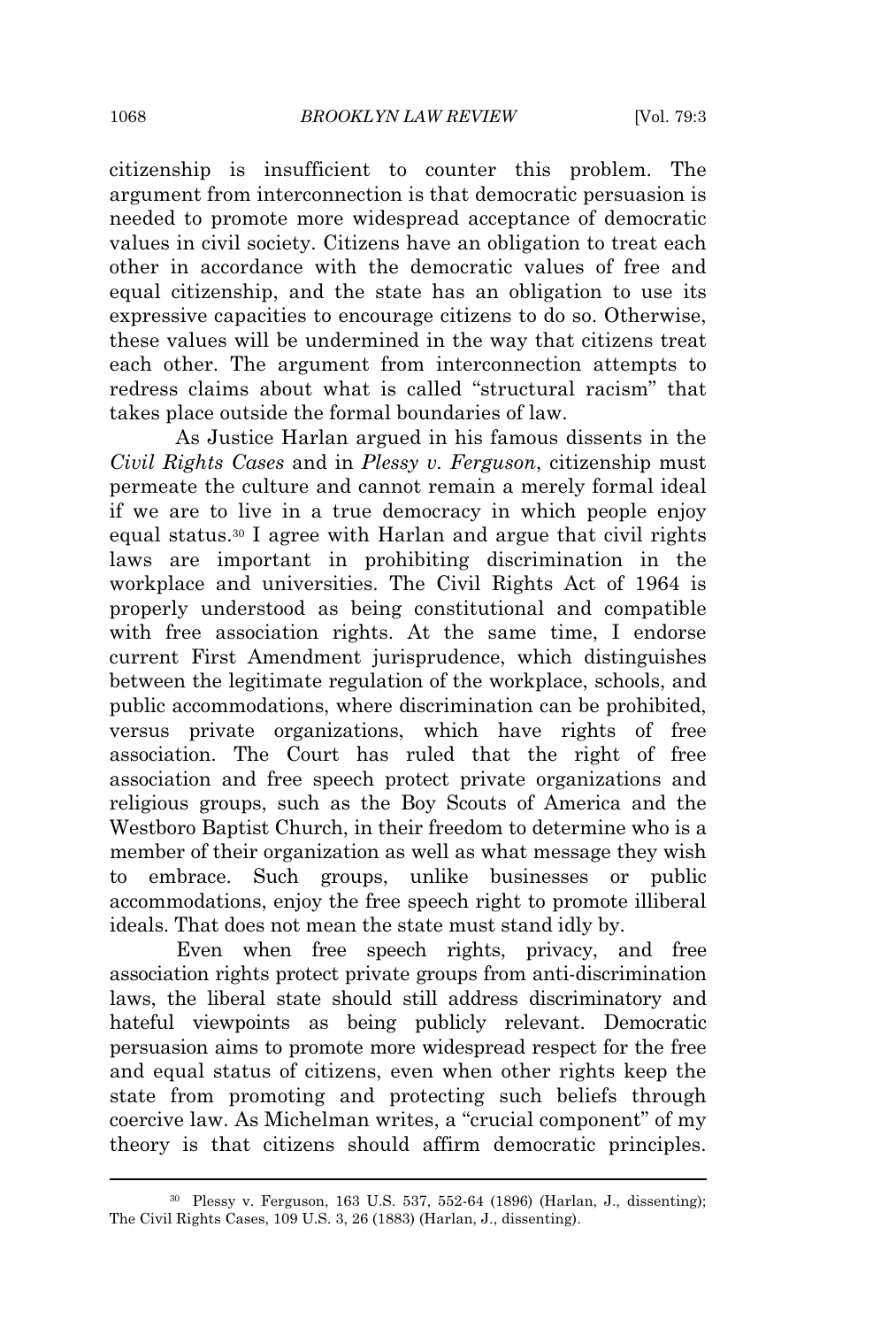Citizens as individuals move toward realization of an ideal that Michelman, following Rawls, calls "full autonomy" when the state they jointly support speaks up on behalf of civic obligations of respect for all as free and equal.

I take these deontological arguments to suggest that democratic persuasion does not disrespect citizens by disagreeing with them. Rather it respects the way citizens should be treated in democracy and the way they should treat others. Democratic persuasion criticizes the viewpoints of people who advocate racial and sexual discrimination, but it respects their status as citizens. This stance of criticizing the viewpoint but respecting the person and his or her ability to reason can be understood by a helpful analogy. If I hold a mistaken view, such as the earth being flat, it does not disrespect me to argue against my view and to provide evidence for the earth being round. Rather, it recognizes my ability to reason. Similarly, it does not disrespect citizens to argue against their hateful or discriminatory beliefs. If they use their free speech rights to attack the free and equal status of other citizens, they are undermining the very principle of legitimacy that gives them the right in the first place. To point this out is not to disrespect them. Rather, it upholds the status that all citizens should have in a legitimate democracy. What is crucial here when it comes to state speech is that democratic persuasion must not insult individuals, but rather give reasons that appeal to values central to democratic legitimacy. A state that promulgates the justification for its basic laws and rights engages in reason-giving speech that is respectful, not insulting, to citizens.

#### II. IS DEMOCRATIC PERSUASION TOO AGGRESSIVE? A RESPONSE TO CALABRESI

Recognizing the three reasons why democratic persuasion is required as a matter of legitimacy, and that legitimacy is prior to neutrality in liberalism, I will respond to several criticisms raised about my view. I begin with the concern that democratic persuasion is too aggressive in criticizing and seeking to transform views that oppose free and equal citizenship. The worry is that democratic persuasion strays too far from the traditional liberal distinction between the public and the private.

Steven Calabresi believes that I have successfully identified the structure of First Amendment free speech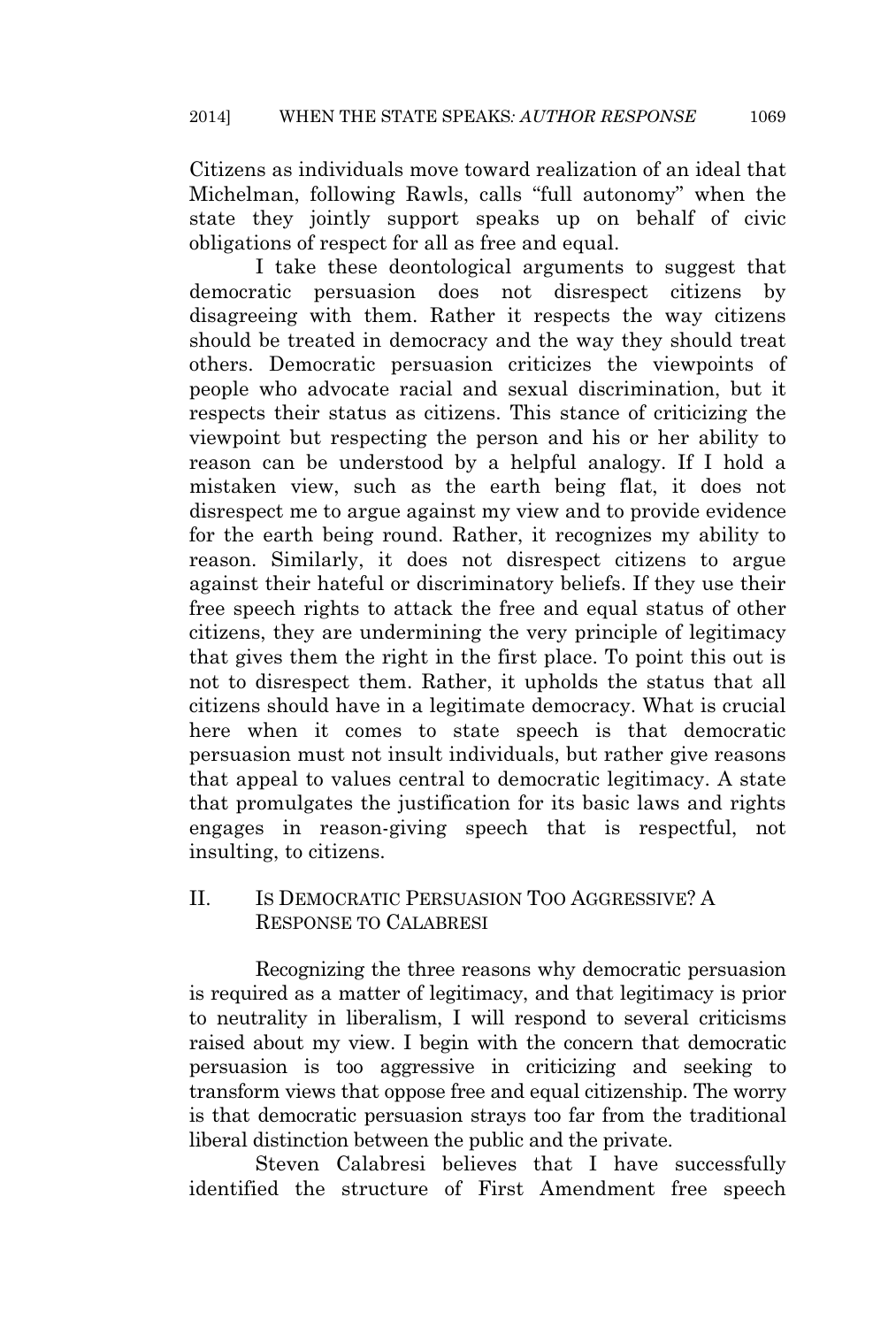protection.<sup>31</sup> He agrees that the grounding of viewpoint neutrality must be value based. He endorses a limited conception of democratic persuasion that includes a role for the state in defending the core values of freedom and equality. But Calabresi is worried that I overextend democratic persuasion in two areas that upset the traditional liberal reticence to intervene in the private sphere.<sup>32</sup>

First, he worries about my claim that the state should not extend the tax privileges of  $501(c)(3)$  status to discriminatory groups, such as the Boy Scouts.<sup>33</sup> He argues that nonprofits should be off-limits from government criticism because the diversity of those organizations supports a robust liberal society. He suggests that extending democratic persuasion to decisions about tax exemption will lead to the politicization of the IRS and even possibly a partisan cultural war, with conservatives seeking to revoke the non-profit status of pro-gay rights groups.<sup>34</sup>

I agree with Calabresi in respecting the right of all groups in civil society to organize around any principle or viewpoint they wish. I go so far as to defend the right of groups such as the Ku Klux Klan and the American Nazi party to march and organize.<sup>35</sup> Nothing in my proposal suggests banning discriminatory groups. To the contrary, the right to hold hateful viewpoints is encompassed by democratic citizenship and in particular the requirement that everyone should be entitled to have and decide upon their own beliefs, out of respect for their autonomy. I endorse Meiklejohn's suggestion that democratic autonomy demands a viewpoint neutral protection of the right of free speech against government prohibitions of expression. Indeed, I am with the most liberal of free speech theorists in that I suggest my approach is compatible with the Supreme Court's holding in *Boy Scouts of America* v. *Dale*, defending the right of private associations to discriminate in their membership policies based on sexual orientation.<sup>36</sup> These rights protect a realm of civil society from coercive control.

<sup>31</sup> Calabresi, *supra* note 11.

<sup>32</sup> *Id.*

<sup>33</sup> *Id.* <sup>34</sup> *Id.*

<sup>35</sup> The Court allowed the Ku Klux Klan to burn crosses if there was no intent to intimidate in *Virginia v. Black*, 538 U.S. 343, 363 (2003). The Court held that the American Nazi Party had a free speech right to hold a march in *National Socialist Party of America v. Village of Skokie*, 432 U.S. 43, 43-44 (1977). On my defense of free speech for hateful viewpoints that are not threats, see BRETTSCHNEIDER, WHEN THE STATE SPEAKS, *supra* note 5, at 74-75.

<sup>36</sup> 530 U.S. 140, 655-56 (2000).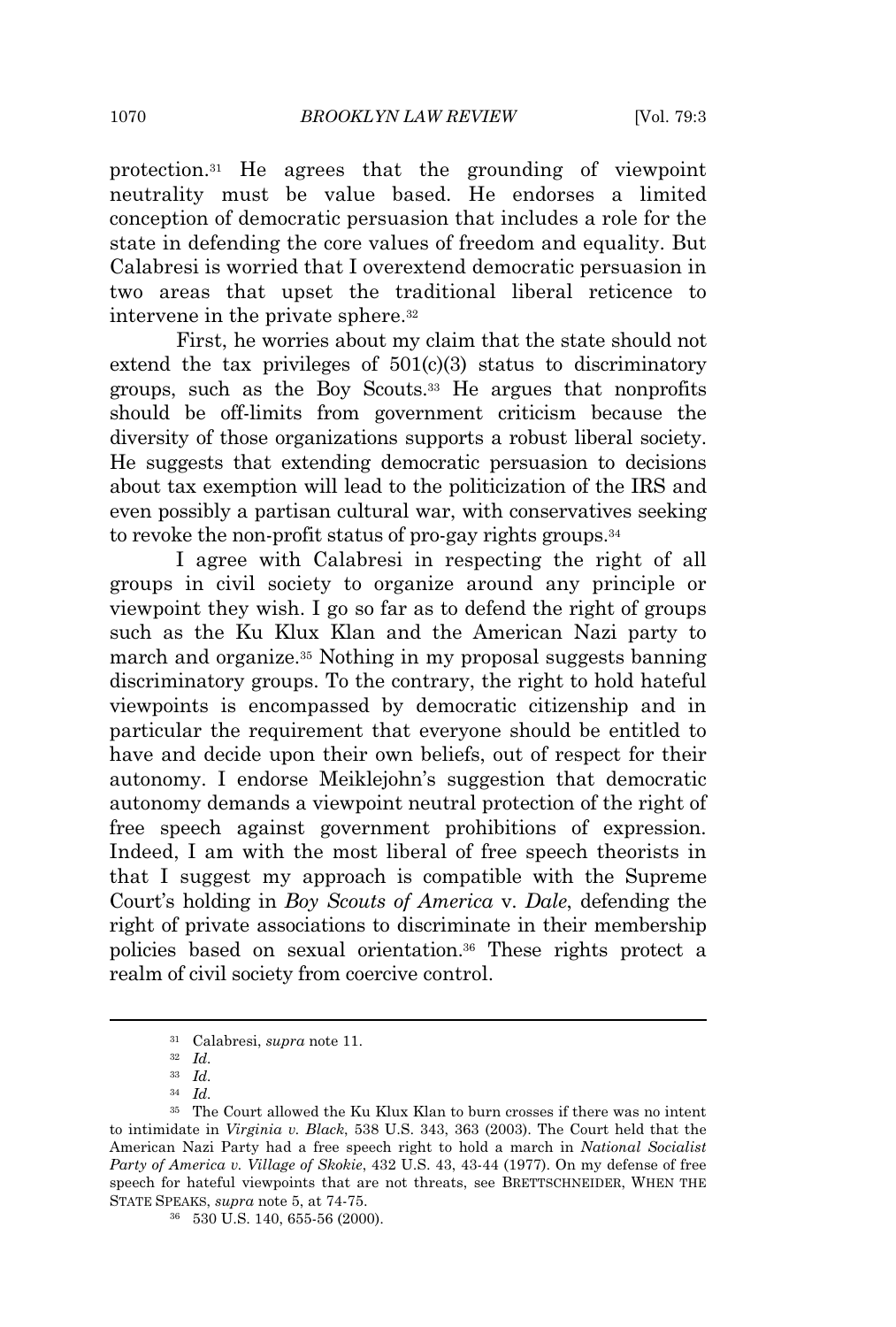But a right to free association does not entail either a right to be publicly subsidized or a right to be free from criticism by the state. Organizations that discriminate or advocate hateful beliefs should not enjoy the tax privileges that come with  $501(c)(3)$  status. That status comes with publicly supported tax benefits, including the deductibility of donations. Status under  $501(c)(3)$  is, in effect, an indirect subsidy to these groups. Such subsidies should be reserved for groups that pursue a public good.<sup>37</sup> Discrimination groups such as the American Nazi Party, the Klan, or the Westboro Baptist Church (which has declared that God hates gays) are not pursuing, and are in fact attacking, the public good of free and equal citizenship. We can respect the right of discriminatory groups to exist without endorsing or publicly supporting them by revoking their tax advantages. Denying these subsidies does not deny pluralism in civil society. To be clear, the proposal is to end a privilege or subsidy that discriminatory groups receive. This would only lead to their paying the same taxes that ordinary citizens pay. Departing from that tax rate should require extra justification, as Justice Rehnquist recognized in *Regan*, because subsidies place additional burdens on other citizens, who must make up for the lost tax revenue. Of course, these groups have the right to continue to exist without subsidy. In fact, *Bob Jones* continues to operate without 501(c)(3) status.

In addition to his concern about pluralism, Calabresi also worries that my proposal may trigger a culture war over who receives  $501(c)(3)$  status.<sup>38</sup> Much of Calabresi's concern here could be answered by detailing how legislation could be written that would clarify the terms upon which non-profit status might be revoked for discriminatory groups. The potential for a culture war exists in the status quo because of the vagueness of the current statute. In my view, there would

<sup>37</sup> Regan v. Taxation with Representation, 461 U.S. 540, 550 (1983). Justice Rehnquist wrote in his unanimous decision that tax exemptions were forms of state subsidy, and that they should be reserved for groups that "promote the public welfare." *Id.* at 544 (footnotes omitted) ("Both tax exemptions and tax deductibility are a form of subsidy that is administered through the tax system. A tax exemption has much the same effect as a cash grant to the organization of the amount of tax it would have to pay on its income. Deductible contributions are similar to cash grants of the amount of a portion of the individual's contributions. The system Congress has enacted provides this kind of subsidy to nonprofit civic welfare organizations generally, and an additional subsidy to those charitable organizations that do not engage in substantial lobbying. In short, Congress chose not to subsidize lobbying as extensively as it chose to subsidize other activities that nonprofit organizations undertake to promote the public welfare.").

<sup>38</sup> Calabresi, *supra* note 11.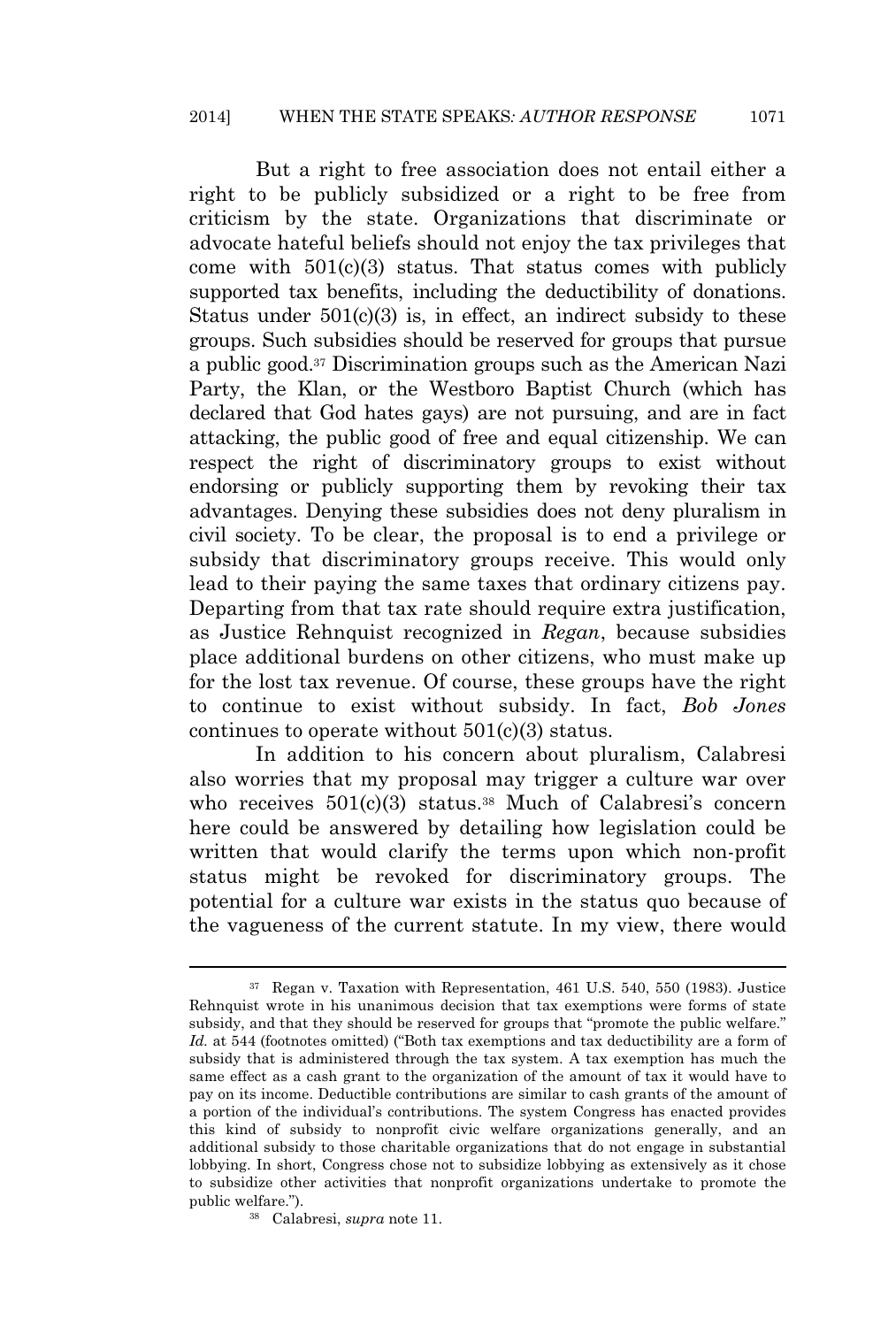be a way of codifying the non-profit proposal to provide the IRS with less discretion than they already have under the laws governing  $501(c)(3)$ . The  $501(c)(3)$  requirements currently include a need to show "charitable purpose" or, as the Court has understood it, promotion of the "public good." <sup>39</sup> I argue that the statute might be amended to clarify that opposition to ideals of equal citizenship constitutes a failure to meet this public good requirement. Codifying the ideal in this way would offer a significantly clearer standard for the IRS in defining what constitutes a "public good." Using respect for free and equal citizenship as the standard would posit a clear rule that the courts could use to counter government abuse. My proposal would thus reduce the risks of government abuse compared to the current, vague standard of groups having to promote the "public good" to qualify for non-profit tax-exemptions.

This proposal also might answer some of Calabresi's worry that conservatives might begin to use the statute to revoke the status of Ivy League universities that are perceived as being too liberal. As Calabresi recognizes, this would be a blatant abuse of power. Clarifying the meaning of charitable purpose and public good would correct against that sort of abuse. Courts could be entrusted to push back on such abuse by relying on a reformed 501(c)(3) statute that clarifies the "charitable purpose" or public good requirement.

Although Calabresi wants to interpret 501(c)(3) along neutralist lines, all three legitimacy arguments for democratic persuasion support using free and equal citizenship as the standard for groups to receive the privileges of tax-exemption. On consequentialist grounds, the proposal would promote free and equal citizenship without denying rights. The clarification of the meaning of "charitable purpose" and "public good" would promulgate and make transparent the reasons for rights. The policy would also address concerns about interconnection and public trust by using subsidies to promote a culture based on respect for free and equal citizenship. The proposal helps to

<sup>39</sup> See *Regan v. Taxation with Representation*, 461 U.S. 540, 544 (1983), and *Bob Jones University v. United States*, 461 U.S. 574, 587-88 (1983), both interpreting the text of  $501(c)(3)$  as requiring an organization receiving tax exemption to have a "charitable purpose" or to "promote the public welfare." In *Bob Jones*, the Court held that the Internal Revenue Service could discontinue 501(c)(3) tax status to Bob Jones University because the university's policy of banning interracial dating was at odds with the public purpose of educational institutions. *Id.* at 605. The IRS made the right decision on my view, given Bob Jones's explicit opposition to rights to interracial marriage. Opposition to rights of interracial marriage does not promote the public welfare, since it undermines the ideal of equal citizenship.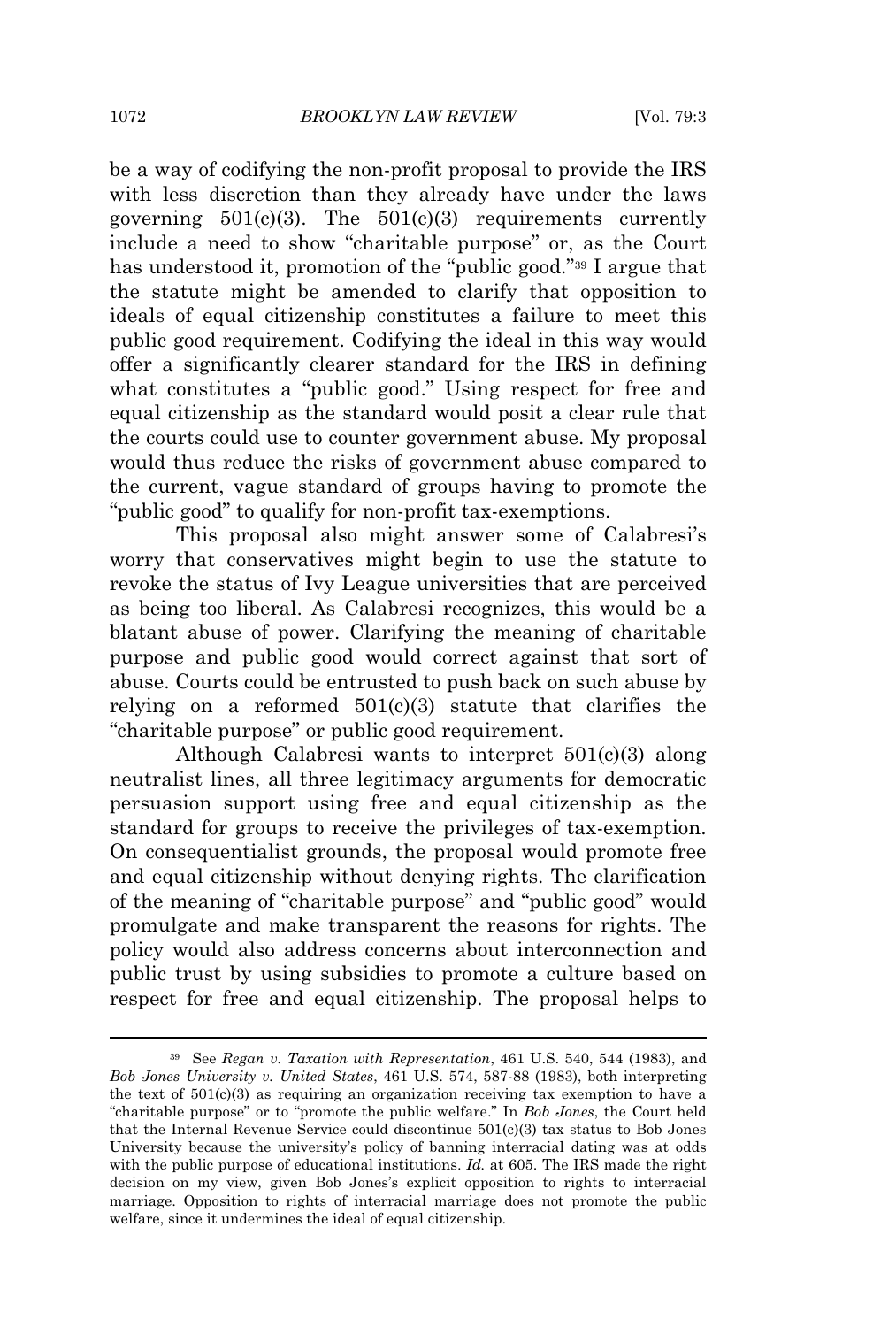transform civil society and promote core values of legitimacy without violating the rights to free associations and speech of civil society groups.

A separate worry raised by Calabresi is that I do not exempt religious organizations from being subject to democratic persuasion when they oppose basic values of freedom and equality.<sup>40</sup> In his view, religious organizations themselves are protected not only by the guarantee of free exercise but also on grounds of equal protection. The concern is that subjecting religious groups to democratic persuasion might violate both guarantees.

A test case for Calabresi, however, is *Bob Jones University* v. *United States*. In *Bob Jones* the IRS revoked the 501(c)(3) status of a racist university with a religious affiliation.<sup>41</sup> The Court upheld that equal protection and free speech did not entitle the university to tax exempt status. The Court ruled that the IRS could discontinue tax subsidies to Bob Jones because the university banned interracial relationships. This opinion rightly made it possible for the state to engage in democratic persuasion in its tax exemption policies.

Calabresi and I both agree that the *Bob Jones* case was correctly decided, and that tax exemptions should not have been continued for a university that banned interracial relationships. We differ, however, on the analysis of the case. Calabresi argues that the university was not actually a religion, and so tax exemption could be conditioned on nondiscrimination.<sup>42</sup> By contrast, I am willing to grant that Bob Jones University is a religious organization, but I conclude that the religious nature of a discriminatory group does not automatically exempt it from criticism. Regardless of the details of this case, it seems clear that racist, sexist, and homophobic religions have attacked the equal status of minorities, women, and gays under the law. For example, the Westboro Baptist Church has picketed funerals for gay murder victims, including Matthew Shepard, declaring that they deserved to die. The Westboro Baptist church is a religious organization. But its core doctrine advocates capital punishment for gays. We therefore cannot escape the challenge here of whether they should receive  $501(c)(3)$  status by denying they are a religion, or by denying, as the Kansas Court of Appeals did, that the church's core activity of protesting military and gay funerals is central to their religious

<sup>40</sup> Calabresi, *supra* note 11.

<sup>41</sup> *Bob Jones Univ.*, 461 U.S. at 605.

<sup>42</sup> Calabresi, *supra* note 11.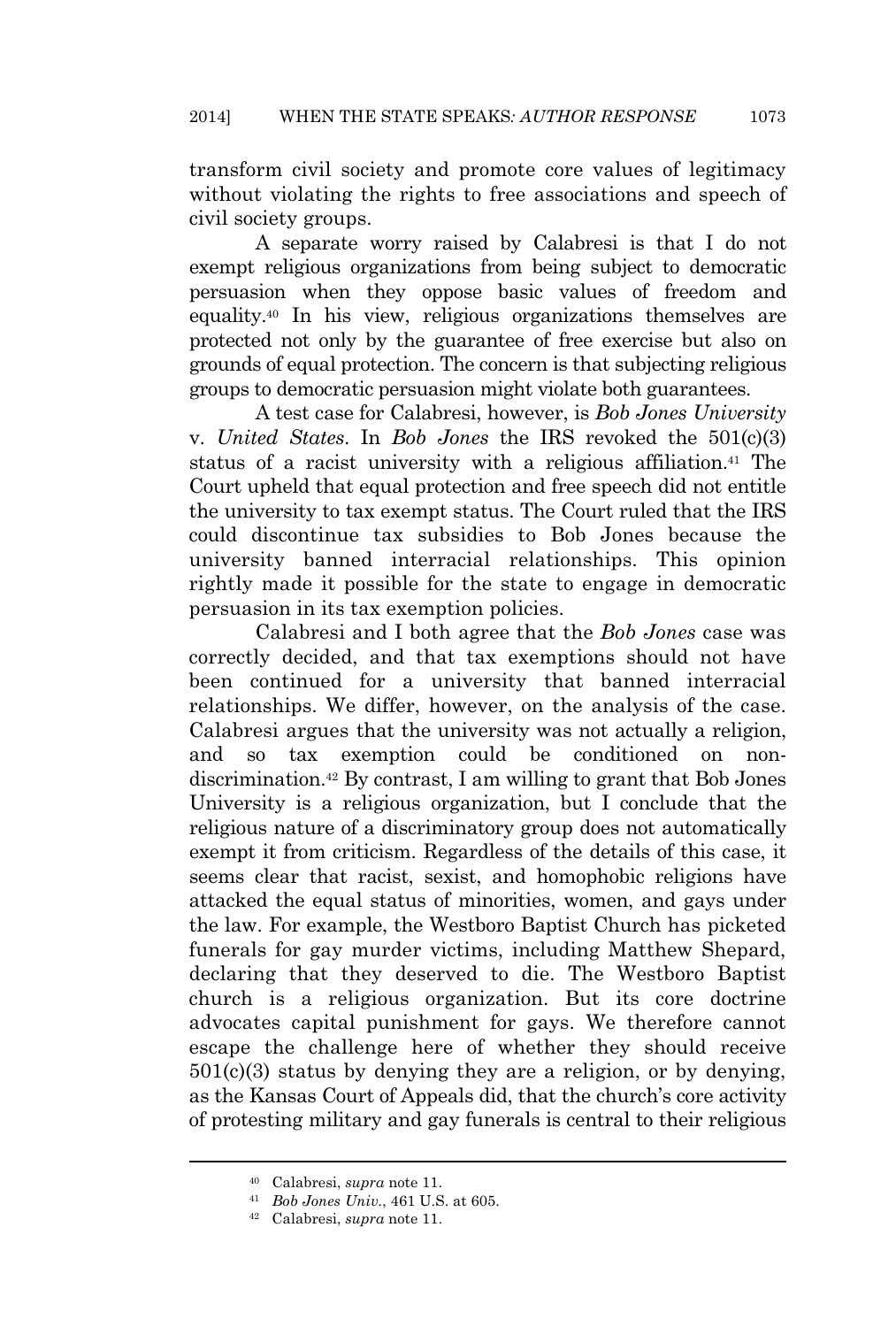mission.<sup>43</sup> Hateful religious groups are still religions. While religious hate groups are entitled to protection from coercive interventions that ban them from speaking or organizing, they should not be exempted from democratic persuasion.

The argument for subjecting religious groups to democratic persuasion is grounded in an ideal of pluralism. As Michelman clarifies, the conception of pluralism for a legitimate democracy should guarantee freedom and equality for all.<sup>44</sup> These are the democratic values that the state must defend against its opponents, religious or otherwise. The ideal of equal status is the value that best explains and justifies the protection of religious freedom in the first place. Free exercise and the ban on establishment are based in a deeper concern to offer people equal respect. This is the reason we allow them to exercise their religion as they wish. Without such a concern we would be hard pressed to explain why some religions must be limited when they seek to restrict the rights of other religions. Religious groups that want to curtail the rights of others have a right to speak, but they should be criticized for attacking the premises of the fundamental freedoms that they enjoy. Just as free speech is grounded in an ideal of free and equal citizenship, so too is the guarantee of free exercise.

Democratic legitimacy is based on protecting equal respect for all citizens. But for equal respect to be secured, clearly discriminatory or hateful religious groups should not be exempt from democratic persuasion, as Calabresi suggests. Democratic persuasion should apply to discriminatory religious groups in the consequentialist hope of bringing about the kind of pluralistic society in which all religions are respected, and in which there is transparency about how the protection of religious freedom is grounded in deeper values of legitimacy.

#### III. IS DEMOCRATIC PERSUASION EFFECTIVE AND RESPECTFUL? A RESPONSE TO KOPPELMAN DRAWING ON **OBER**

I welcome Andrew Koppelman's commentary as an opportunity to respond to his consequentialist objections and to

<sup>43</sup> *In re* Westboro Baptist Church, 189 P.3d 535, 541-42 (Kan. Ct. App. 2008) (holding that the Westboro Baptist Church could not receive a tax deduction for a truck that it used during protests). The Court ruled that the truck was being used for political and not religious expression. For discussion, see BRETTSCHNEIDER, WHEN THE STATE SPEAKS, *supra* note 5, at 154, 194 n.17.

<sup>44</sup> Michelman, *supra* note 17.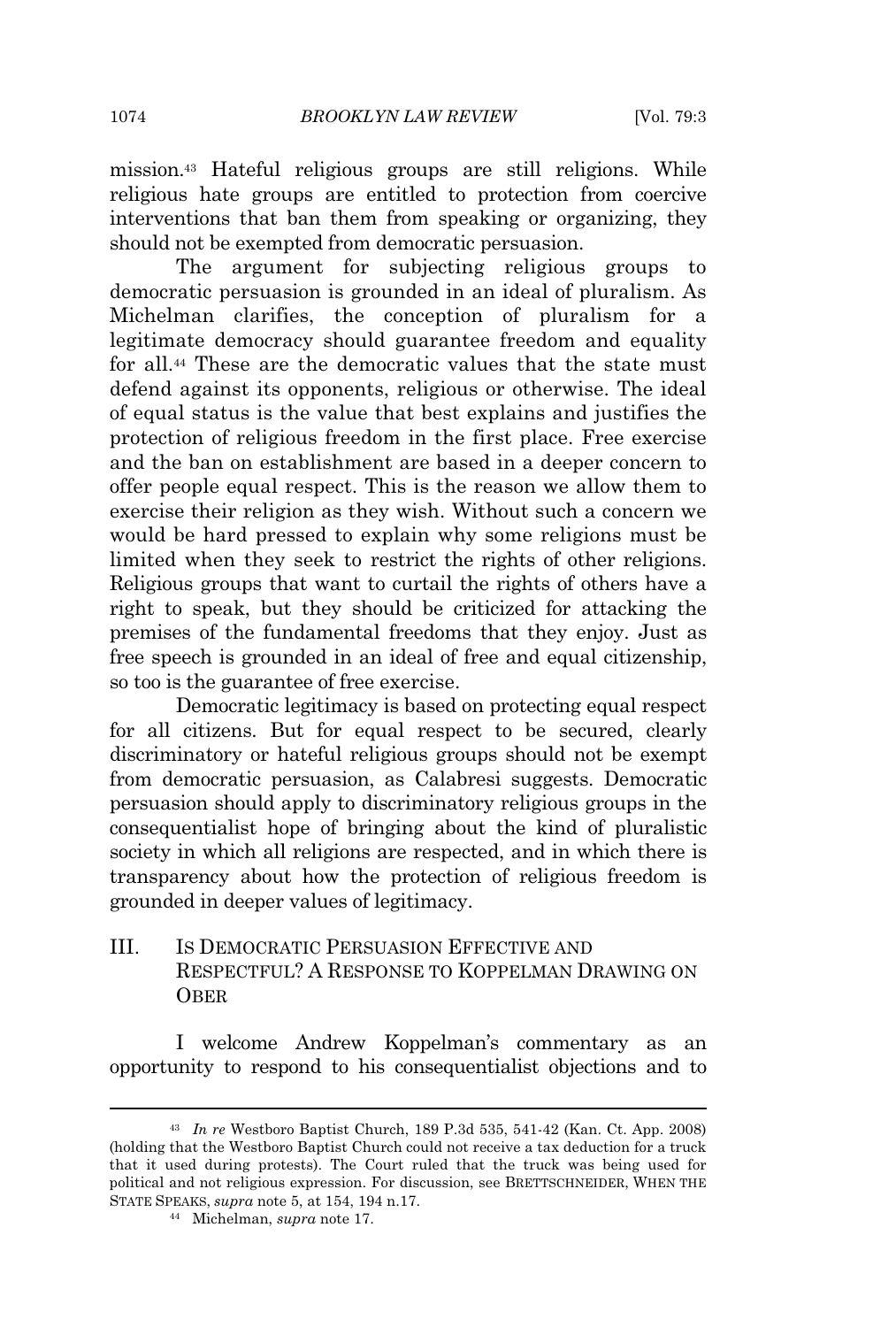explain why a purely consequentialist framework does not fully capture the legitimacy arguments for democratic persuasion. Koppelman pushes in the direction of neutralism on the grounds that democratic persuasion is supposedly ineffective and unnecessary. I respond that democratic persuasion is necessary for the state to meet its duty to be transparent about the democratic values that justify its own legitimacy. It is also the most effective means of transforming beliefs while respecting rights.

Part of Koppelman's concern about effectiveness is based on a basic misunderstanding. He seems to think that democratic persuasion is my only response to racism, sexism, and homophobia.<sup>45</sup> This overlooks the other strong measures that I endorse in the book to defend the free and equal status of citizens. As I write, "[v]alue democracy accepts that the state's coercive power might be appropriate for protecting rights in certain cases, such as using the police to stop violence or enforcing the Civil Rights Act to uphold non-discrimination in the workplace." <sup>46</sup> Democratic persuasion should be understood as part of a larger liberal defense of citizens' rights.

What democratic persuasion contributes to this defense is a way of protecting free and equal citizenship from attacks in a traditionally vulnerable flank. Civil society groups like families and churches are highly influential, but are not covered by anti-discrimination law. They are protected by robust rights to free speech and association that prohibit using coercion to ban hateful expression and discrimination in their membership. I defend liberal rights to free speech and association, but I criticize the purely naturalistic approach that would have the state remain silent in the face of hateful expression. Neutralism would allow a culture of inequality to emerge unchallenged. The status of citizens as free and equal would then be threatened by two problems. First, the *problem of public trust* is that state officials, such as police officers, who learn discriminatory beliefs in civil society might use their discretion to undermine free and equal citizenship. For example, they might fail to enforce laws against domestic violence or rape. Second, the *problem of interconnection* is that discriminatory beliefs would not be narrowly contained in civil society, but would undermine free and equal citizenship more broadly. With their discriminatory views unchallenged by the

<sup>45</sup> For an example of this misunderstanding, see Koppelman's claim that "[Brettschneider] presents this and nothing else as the solution to the dilemma he describes." Koppelman, *supra* note 12, at 1025.

<sup>46</sup> BRETTSCHNEIDER, WHEN THE STATE SPEAKS, *supra* note 5, at 25.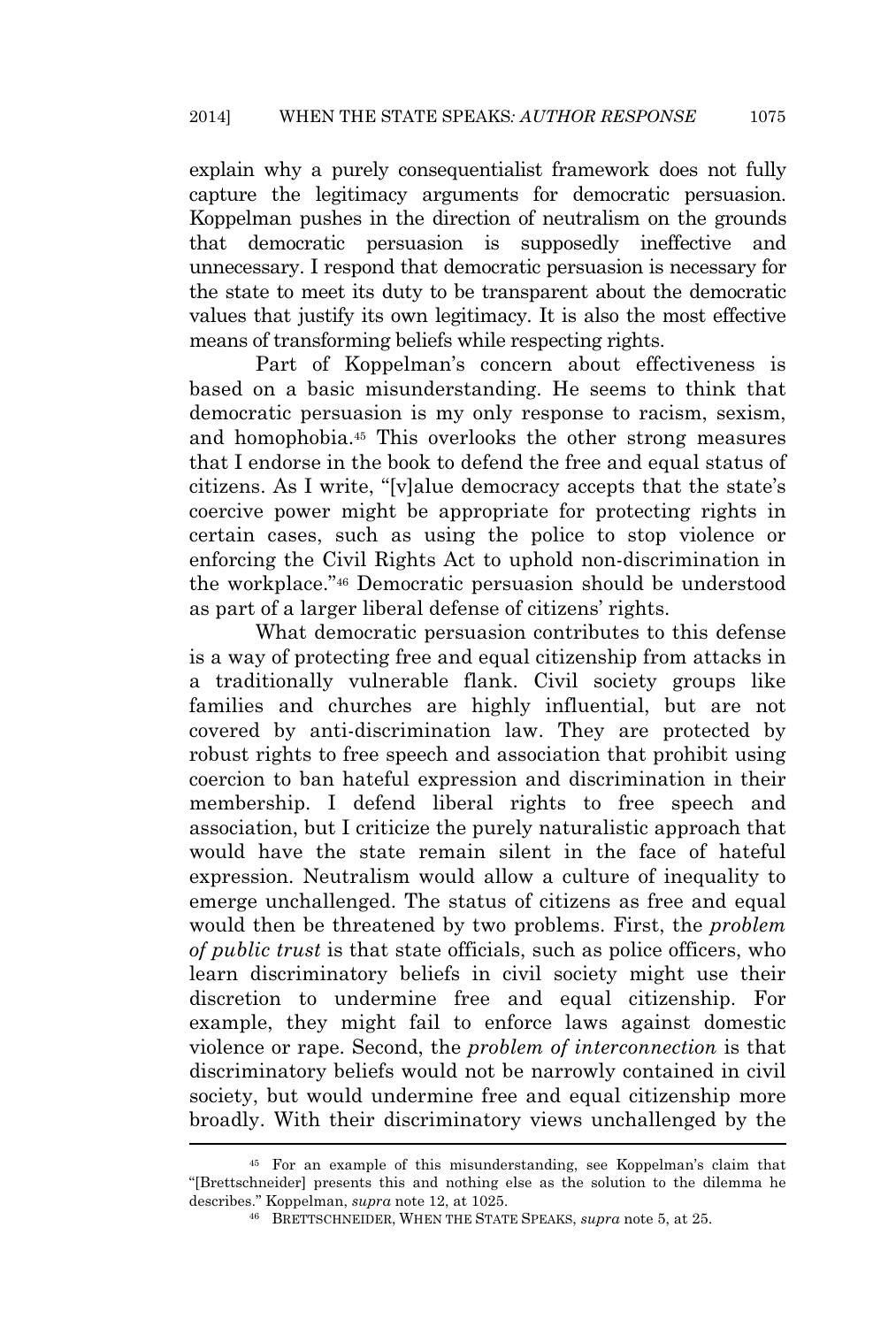state, people might act on views that regard minorities, women, and gays as inferior, such as by making prejudiced choices in hiring, promoting, and mentoring. Anti-discrimination laws can help, but these laws can only go so far without widespread endorsement of equality by citizens. For the free and equal status of citizens to be protected, the state should use democratic persuasion to argue against discriminatory beliefs, while respecting the rights of free speech and association.

Koppelman ignores my defense of rights, even though I uphold free speech even more categorically than he does. He supports free speech rights only conditionally on consequentialist grounds.<sup>47</sup> The consequentialist might be open to abandoning rights when faced with the threat of the Hateful Society.<sup>48</sup> Koppelman seems to take this position, writing that free speech defenders need "to be open to the possibility that those grounds are overridden if the consequences are bad enough." <sup>49</sup> Unlike Koppelman, I make a non-consequentialist argument for free speech based on a legitimate democracy's respect for the autonomy of citizens, or their capacity to reason about justice and the good.

Koppelman might reply that democratic persuasion is not needed, because discriminatory and hateful beliefs are marginal, like the views of a "single lonely crank" in his memorable language.<sup>50</sup> He claims that "[o]vert racism has been nearly eliminated during the period when the First Amendment was construed to give strong protection to racist speech." <sup>51</sup> In contrast to Koppelman, Robin West shows in her essay how the contemporary United States still faces continuing harms from racism, sexism, and homophobia. The statistics on hate crimes support West's argument. According to the FBI, nearly 6,000 hate crimes, including assaults, rapes, and murders, were committed in 2012.<sup>52</sup> To cite just one example, the *New York Times* reports that last year, a gunman "followed his victim,

<sup>47</sup> *See* Koppelman, *supra* note 12.

<sup>48</sup> Koppelman takes a consequentialist approach to free speech and other rights. As he argues, "[a]ny consequentialist case for a given liberty is likely to rest on some combination of optimism (about what will happen absent regulation) and distrust (of the government actors who would regulate the liberty in question). The warrant for either of these will vary from one society to another." Koppelman, *supra* note 12, at 1030 (footnotes omitted).

<sup>49</sup> *Id.* at 1029.

<sup>50</sup> *Id.* at 1024.

<sup>51</sup> *Id.* at 1030.

<sup>52</sup> Press Release, Federal Bureau of Investigation, FBI Releases 2012 Hate Crime Statistics (Nov. 25, 2013), *available at* http://www.fbi.gov/news/pressrel/pressreleases/fbi-releases-2012-hate-crime-statistics.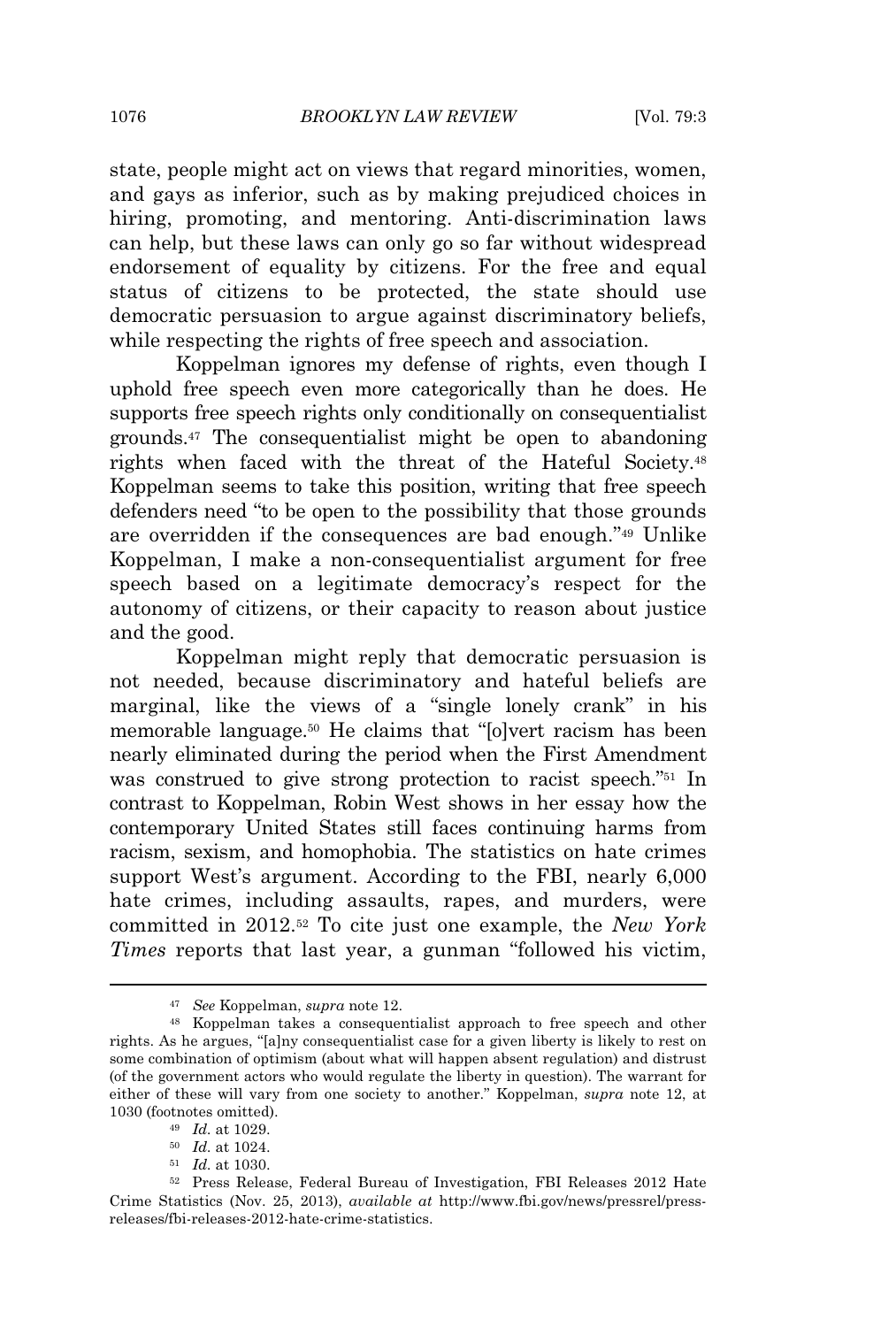Mark Carson, for several blocks, taunting him with antigay slurs, before killing him." As the Manhattan district attorney, Cyrus Vance Jr., said, "This young man's tragic death serves as a reminder of the discrimination that many of our family members, co-workers, and friends still face." <sup>53</sup> These crimes did not take place in a vacuum, but were motivated by hateful beliefs. Even in cases without direct acts of violence, these beliefs teach women, minorities, and gays to hate themselves. These individuals internalize the message of contempt and inferiority. Instead of standing idly by, the state has a duty to engage in democratic persuasion to criticize the message of hate and abuse. As I noted in the last section, this generalized obligation does not, as Michelman correctly clarifies, mean the state is mandated to respond to each solitary "crank." It is a generalized obligation to promote the ideal of free and equal citizenship when democratic values are undermined by hateful and discriminatory groups.

At this point, Koppelman might admit that democratic persuasion is needed, but question whether state officials should engage in it. He suggests relying entirely on groups in civil society to argue against hateful beliefs. This view frames democratic persuasion as a mutually exclusive alternative to robust discussion among citizens. Josiah Ober and I argue instead that democratic persuasion can promote discussion in civil society.

Ober, who is one of the most insightful theorists of classical rhetoric and politics writing today, explains in his essay how carefully crafted speech by public officials has succeeded in changing minds.<sup>54</sup> Persuasive speech has transformed minds and practices, supporting significant cultural change in favor of equality. Ober gives the example of President Lyndon Johnson, who spoke in favor of the Civil Rights Act of 1964.<sup>55</sup> Engaging in democratic persuasion was essential to convincing Congress, building public support, working with civil society groups, and ultimately passing legislation to protect the equal status of citizens. The state was not silent or neutral, but made persuasive arguments that justified the proposed laws in terms of the values of freedom and equality.

The passage of the Civil Rights Act demonstrates why state speech and civil society are not isolated zones that are separated by a no-man's-land. There is considerable interaction.

<sup>53</sup> Russ Buettner, *Gunman Boasted of Killing Man He Taunted with Antigay Slurs, the Police Say*, N.Y. TIMES, June 18, 2013, at A.24 (quotations omitted).

<sup>54</sup> Ober, *supra* note 18.

<sup>55</sup> *Id.*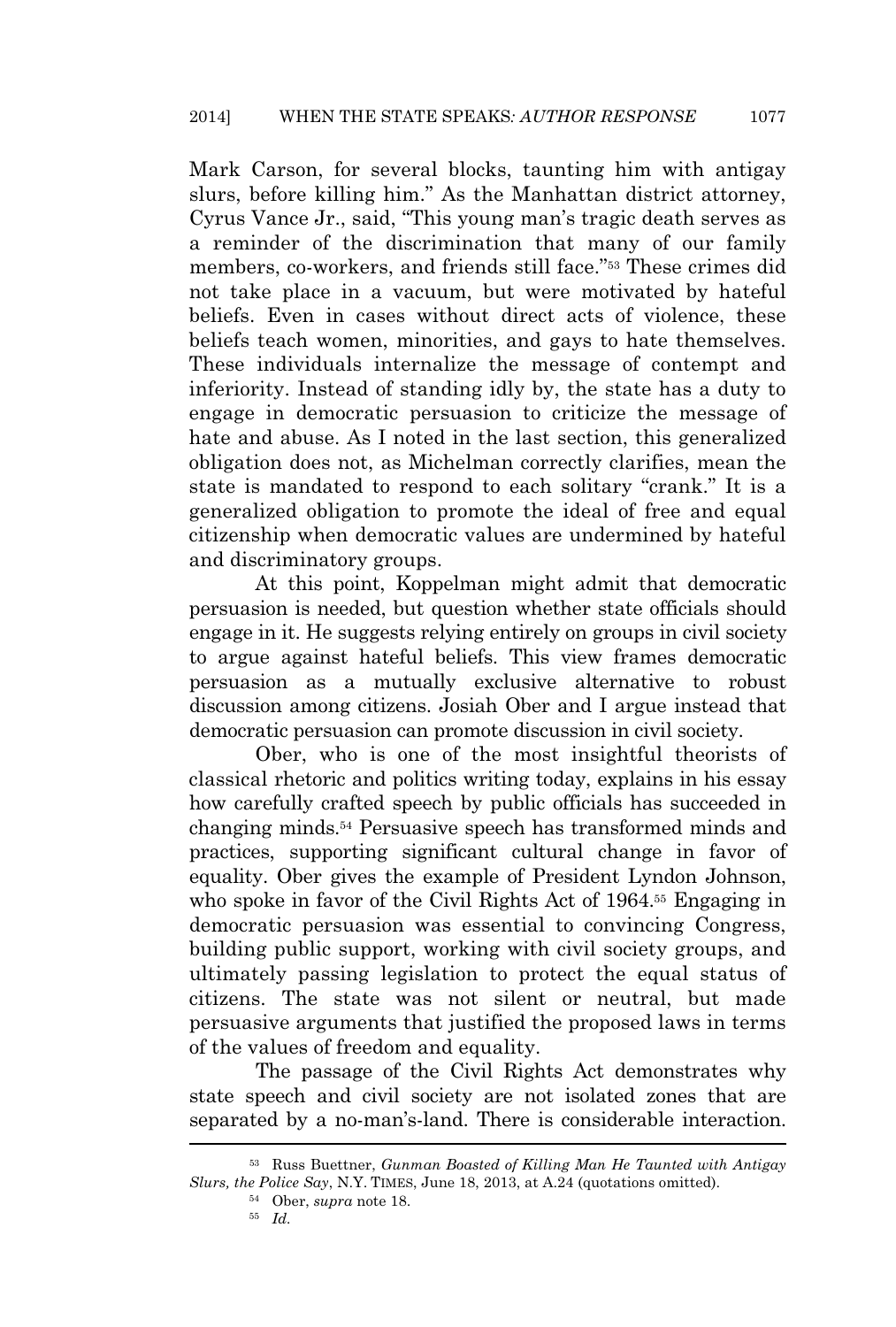For example, President Johnson and his Congressional allies worked with civil society leaders like Martin Luther King Jr. and the NAACP to lobby undecided votes and Congressional opponents of the legislation. They used democratic persuasion to criticize arguments by the Klan and other discriminatory organizations that opposed the passage of the Act and its goal of racial equality. They spoke persuasively for the Civil Rights Act against significant opposition. Democratic persuasion has long been crucial to enacting legislation that protects the rights of citizens, including laws against discrimination, sexual harassment, and domestic abuse. Neutralism would deprive political leaders of the persuasive tools they need to pass legislation like the Civil Rights Act. It would hardly be persuasive or even coherent for political leaders to propose protective laws without invoking the democratic values that justify those laws in the first place.

Democratic persuasion is therefore far from being a solitary solution to the problem of protecting the equal status of citizens, as Koppelman seems to think.<sup>56</sup> The full and varied tools of democratic persuasion include speeches by political leaders, public education, the use of the state's financial resources through grants, and the extension of non-profit status. Democratic persuasion works together with the laws that protect citizens from violence and discrimination. The point is that the diverse strategies of democratic persuasion, combined with the persuasive rhetoric that Ober describes, can effectively promote free and equal citizenship while respecting rights. Besides President Johnson's successful speeches to pass the Voting Rights Act and the Civil Rights Act, another example of effective democratic persuasion was the discontinuation of tax subsidies to Bob Jones University for its ban on interracial dating. Bob Jones ended its ban in 2000, and apologized in 2008 for its previous discriminatory policies.<sup>57</sup>

In the book, I identify a potential difficulty with the right of free speech, namely its "inverted" character.<sup>58</sup> The reason for protecting free speech is to respect the freedom and equality of citizens. Citizens are equal in having autonomy, or the capacity to reason freely about justice and conceptions of what

<sup>56</sup> Koppelman writes regarding democratic persuasion, "[d]oes [Brettschenider] really believe that this alone will guarantee that minority rights will be respected in democratic politics?" Koppelman, *supra* note 12, at 1025.

<sup>57</sup> *Bob Jones Univ. Apologies for Racist Policies*, NBCNEWS.COM, Nov. 21, 2008, http://www.nbcnews.com/id/27845030/#.UsXVQvRDuSo.

<sup>58</sup> BRETTSCHNEIDER, WHEN THE STATE SPEAKS, *supra* note 5, at 71-108.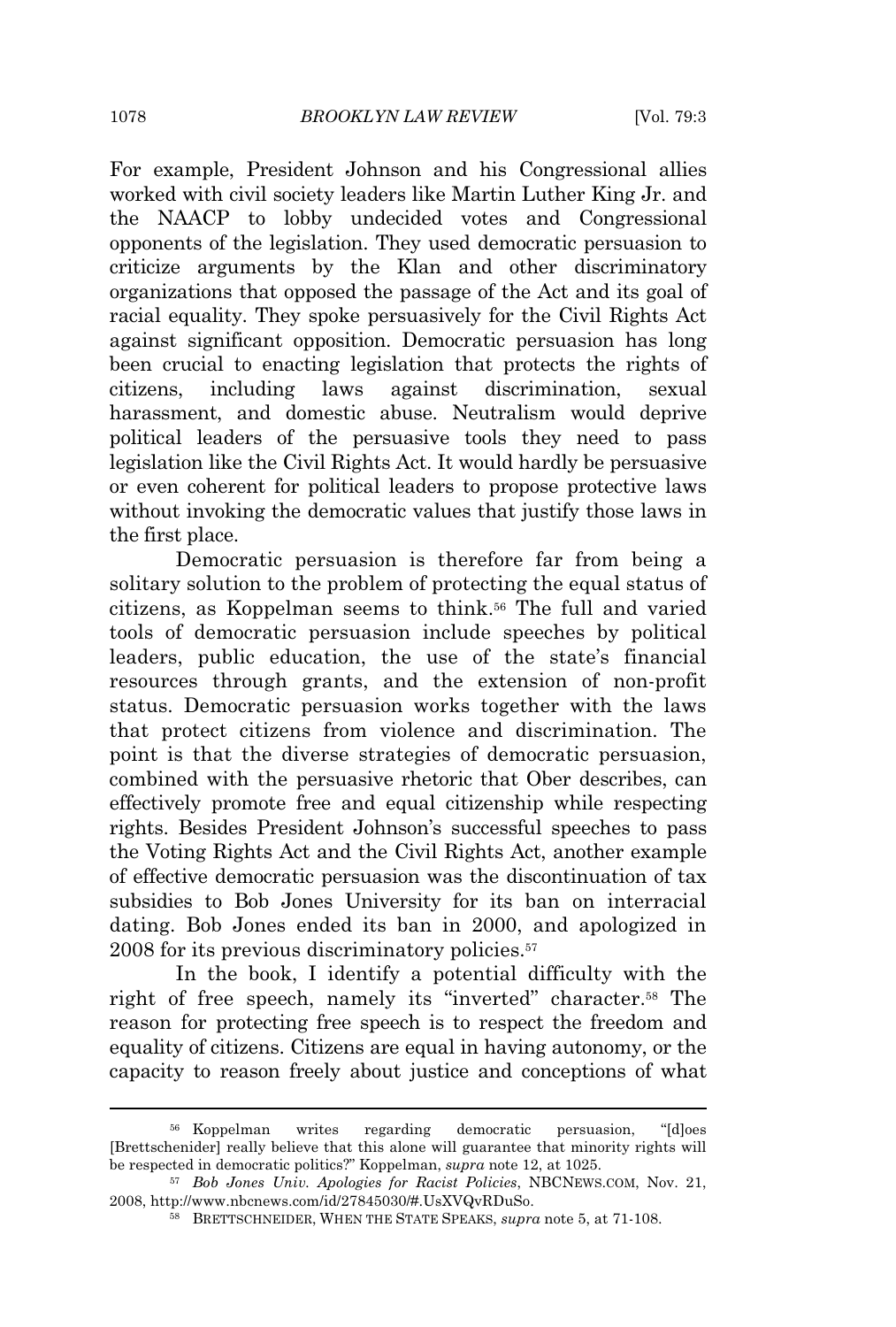makes for a good life. The content of hate speech, however, is inverted or opposed to the reasons for protecting rights. Hate speech seeks to deny the freedom and equality of a targeted group of citizens. The danger is that citizens might mistake the state's protection of the right to express hateful viewpoints with its indifference or even approval of those views. The state could then be seen as being complicit with the hateful viewpoints that it shelters. To clarify that it does not agree with the hate speech that it protects, the state should engage in democratic persuasion to show that it supports free and equal citizenship.

Koppelman might argue that this problem of complicity simply does not exist. He has asserted that citizens do not regard the state's protection of free speech as signaling its indifference toward hateful expression. He ignores the evidence that citizens and even the courts often conflate the state's viewpoint neutrality in protecting free speech rights with its neutrality toward the content of that speech. As I argued in a piece in *Foreign Policy*, riots broke out around the world to protest the U.S. government's protection of the free speech rights of an anti-Muslim group.<sup>59</sup> These protests conflated the state's protection of free speech rights with its indifference to hateful, anti-Muslim values.

In the end, Koppelman agrees with value democracy's claim that free speech rights are based on substantive values of freedom and equality.<sup>60</sup> But he treats the state's non-neutrality toward values as an obvious point when it is actually controversial in constitutional jurisprudence, the academic literature on free speech, and popular debate. Koppelman overlooks how neutrality in rights protection has too often been thought to signal the state's neutrality toward the values expressed by hate speech. This conflation is made not only by the people who protested anti-Muslim hate speech, but by constitutional lawyers and the Court itself. Prominent constitutional lawyers, including Larry Alexander and Martin Redish, base their thinking about free speech on the idea that the state should be neutral in the values it expresses.<sup>61</sup> The Court itself has repeated the view multiple times that "when it comes to

<sup>59</sup> Corey Brettschneider, *Born Free, Not Indifferent*, FOREIGN POLICY, Dec. 12, 2012, http://www.foreignpolicy.com/articles/2012/12/12/born\_free\_but\_not\_indifferent# sthash.CZV13J4r.dpbs.

<sup>60</sup> Koppelman, *supra* note 12.

<sup>61</sup> *Id. See supra* note 2 and accompanying text.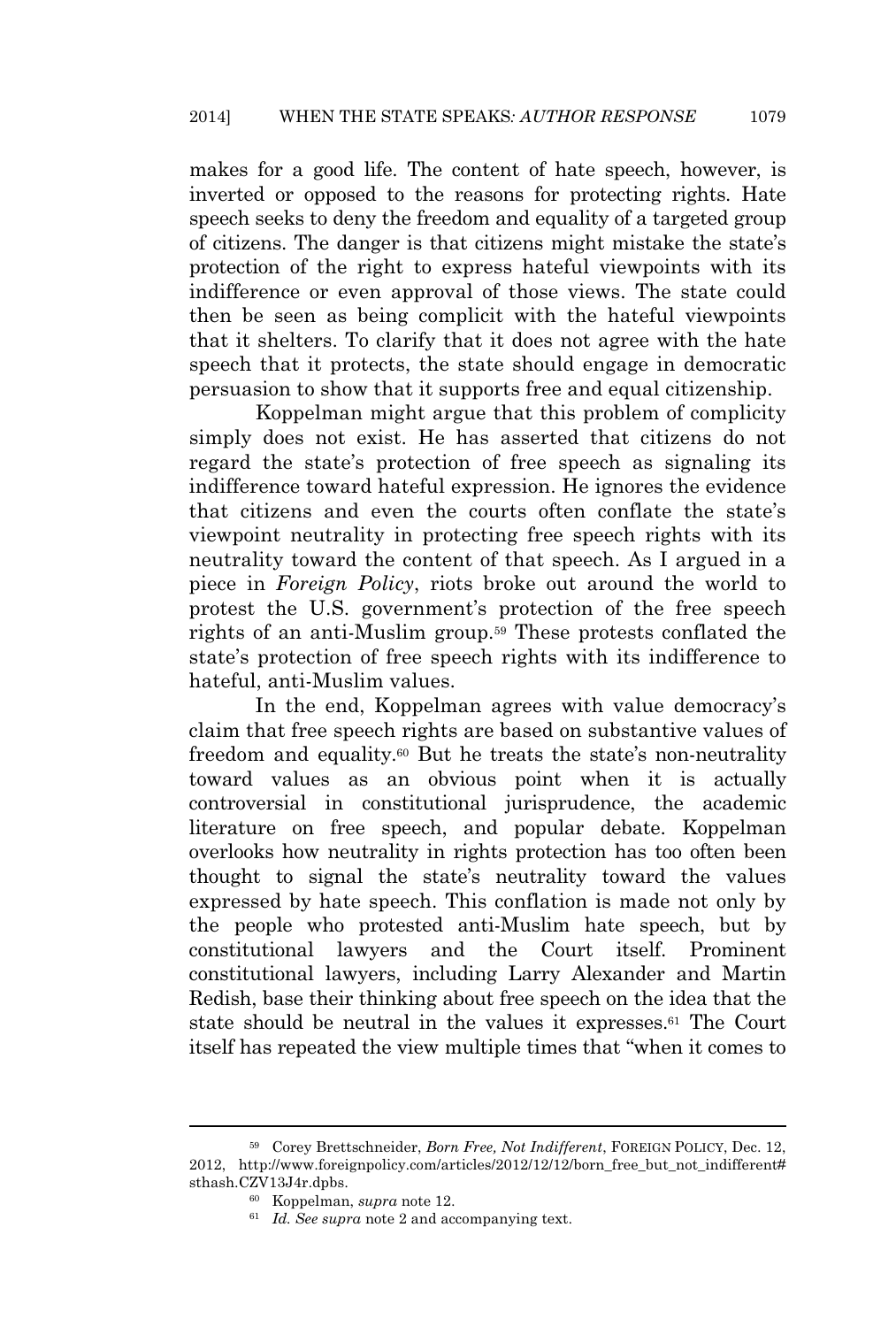the First Amendment there is no such thing as a false idea."<sup>62</sup> Court decisions like *Christian Legal Society* v. *Martinez* mistakenly claim that neutrality about the state's values is required by the right of free speech.<sup>63</sup> The state needs to engage in democratic persuasion to clarify that it is not neutral toward the hateful values that it protects. Democratic persuasion would promulgate or make transparent the reasons for protecting rights, and the state's own non-neutral promotion of equality.

Koppelman's final worry is that democratic persuasion seems to disrespect the free thinking of citizens or their capacity to reason.<sup>64</sup> The concern is that citizens might be expected to conform to official views. Value democracy has two responses to this worry. First, democratic persuasion provides standards to evaluate and criticize state speech itself. The "substance-based limit" requires the state to use state speech only in ways that are consistent with respect for citizens' freedom and equality. If the state speaks in a way that promotes discriminatory views, that would be condemned by the normative standards that must guide democratic persuasion. Democratic persuasion includes not any act of state speech, but only speech that defends the democratic values of free and equal citizenship.

A second response is that democratic persuasion criticizes hateful viewpoints in a way that is consistent with respect for the capacity of citizens to reason. Josiah Ober's excellent essay explains this point well. President Johnson's speeches on civil rights were critical of the discriminatory viewpoints of the southern segregationists. Johnson argued that these views contradicted the core values of democracy and the American Constitution. Many segregationists disagreed with equality for African-Americans. But were the segregationists disrespected as citizens when their discriminatory viewpoints were met with reasons, evidence, and arguments for equality? Although President Johnson criticized the segregationists' denial of African-Americans' right to vote, this kind of criticism does not disrespect citizens. They are respected because democratic persuasion appeals to their reason, continues to include them in democracy, and protects their right of free expression.

President Johnson in his speech to Congress on the Voting Rights Act defended the importance of voting rights for all, even as he criticized the discriminatory views that would

<sup>62</sup> REDISH, *supra* note 2, at 167 ("Under the First Amendment there is no such thing as a false idea." (quoting Gertz v. Robert Welch, Inc., 418 U.S. 323, 339 (1974)).

<sup>63</sup> Christian Legal Soc'y v. Martinez, 130 S. Ct. 2971, 3009 (2010).

<sup>64</sup> Koppelman, *supra* note 12.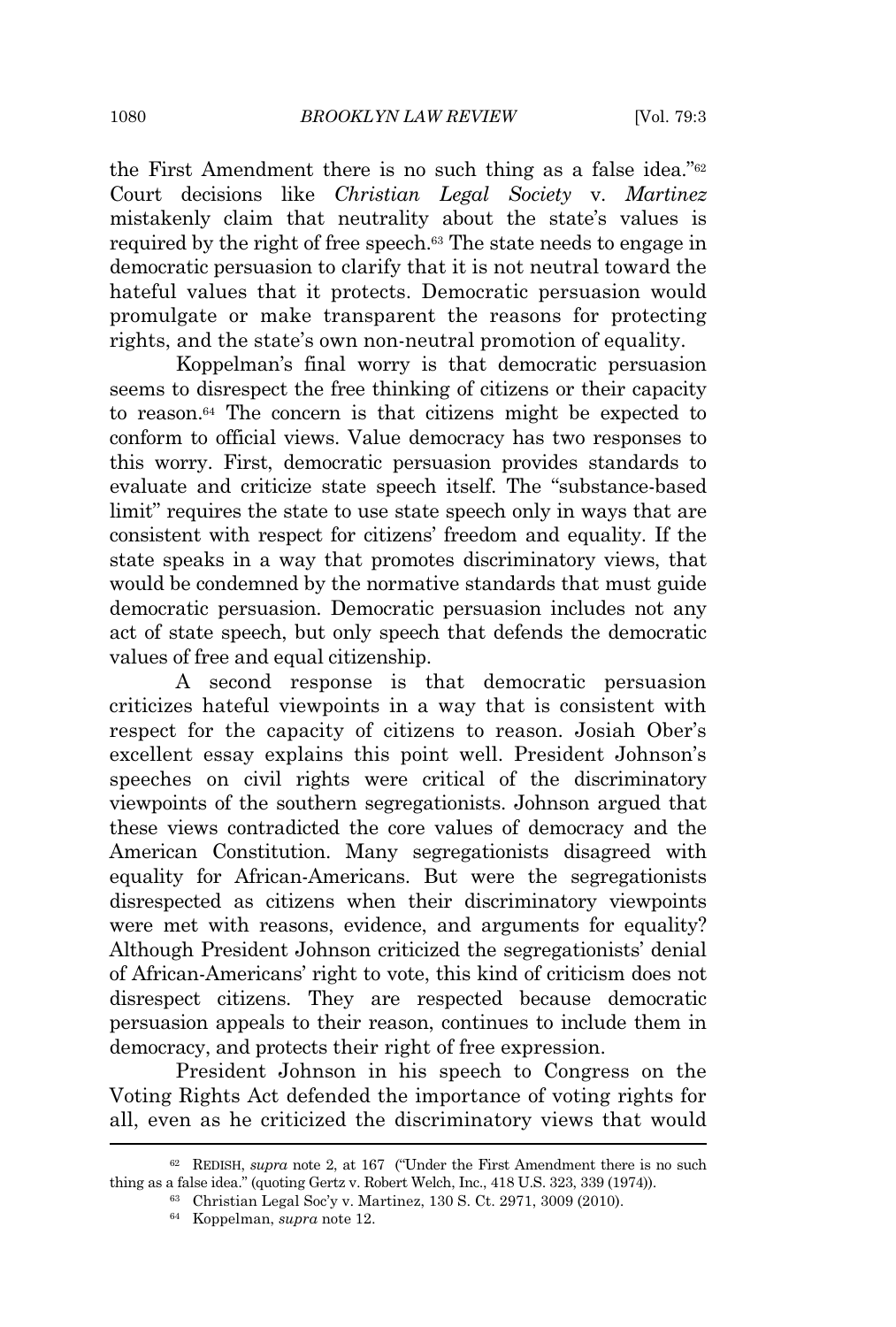deny the vote to African-Americans. As he declared, it is wrong "to deny any of your fellow Americans the right to vote in this country." <sup>65</sup> President Johnson's criticism of discriminatory views was not disrespectful. Rather, democratic persuasion vindicated a deeper idea of respect for the freedom and equality for all citizens that is at the heart of democratic legitimacy.

#### IV. IS DEMOCRATIC PERSUASION TOO RETICENT? A RESPONSE TO ROBIN WEST ON TORT AND HYPOCRISY

I have responded to concerns about democratic persuasion from a neutralist direction. Robin West raises concerns from the opposite side. She thinks that the logic of my argument should open room for even more extensive kinds of democratic persuasion beyond what I would endorse.<sup>66</sup> In particular, she argues for using tort law to allow private citizens to sue and inflict civil penalties on hate groups. Jeremy Waldron and Catharine MacKinnon have similarly suggested that people who are subject to hate speech could sue for damages.<sup>67</sup> A tort-based approach has recently been taken up by Justice Alito. Dissenting in *Snyder v. Phelps*, Alito acknowledges that the state cannot prohibit the Westboro Baptist Church's hate speech, but he suggests that a private tort might be allowed against the church.<sup>68</sup>

I recognize that these proposals are intended as ways of criticizing hate groups and promoting the values of free and equal citizenship. But I am skeptical about using private torts as a means of pursuing democratic persuasion for two reasons. First, it is crucial to my proposal that individuals be able to effectively exercise a right to dissent from democratic persuasion and to resist it. Unlike Michael McConnell and some of the Court's jurisprudence, I have argued that this right does not entitle the advocates of hateful or discriminatory viewpoints to public subsidies of their views.<sup>69</sup> However, torts

<sup>65</sup> President Lyndon B. Johnson, Special Message to the Congress: The American Promise (Mar. 15, 1965), *available at* http://www.lbjlib.utexas.edu/johnson/ archives.hom/speeches.hom/650315.asp.

<sup>66</sup> West, *supra* note 13.

<sup>67</sup> *Id.*; *see also* JEREMY WALDRON, THE HARM IN HATE SPEECH 11 (2012); Catharine MacKinnon, *Model Antipornography Civil Rights Ordinance*, *in* CONSTITUTIONAL LAW AND AMERICAN DEMOCRACY 675-79 (2011).

<sup>68</sup> Snyder v. Phelps, 131 S. Ct. 1207, 1222 (2011) (Alito, J., dissenting).

<sup>69</sup> On my view, doctrines such as unconstitutional conditions and the limited public forum are mistaken in creating positive rights for viewpoints to be subsidized by the state. *See* Corey Brettschneider, *Value Democracy as the Basis for Viewpoint Neutrality: A Theory of Free Speech and Its Implications for the State Speech and*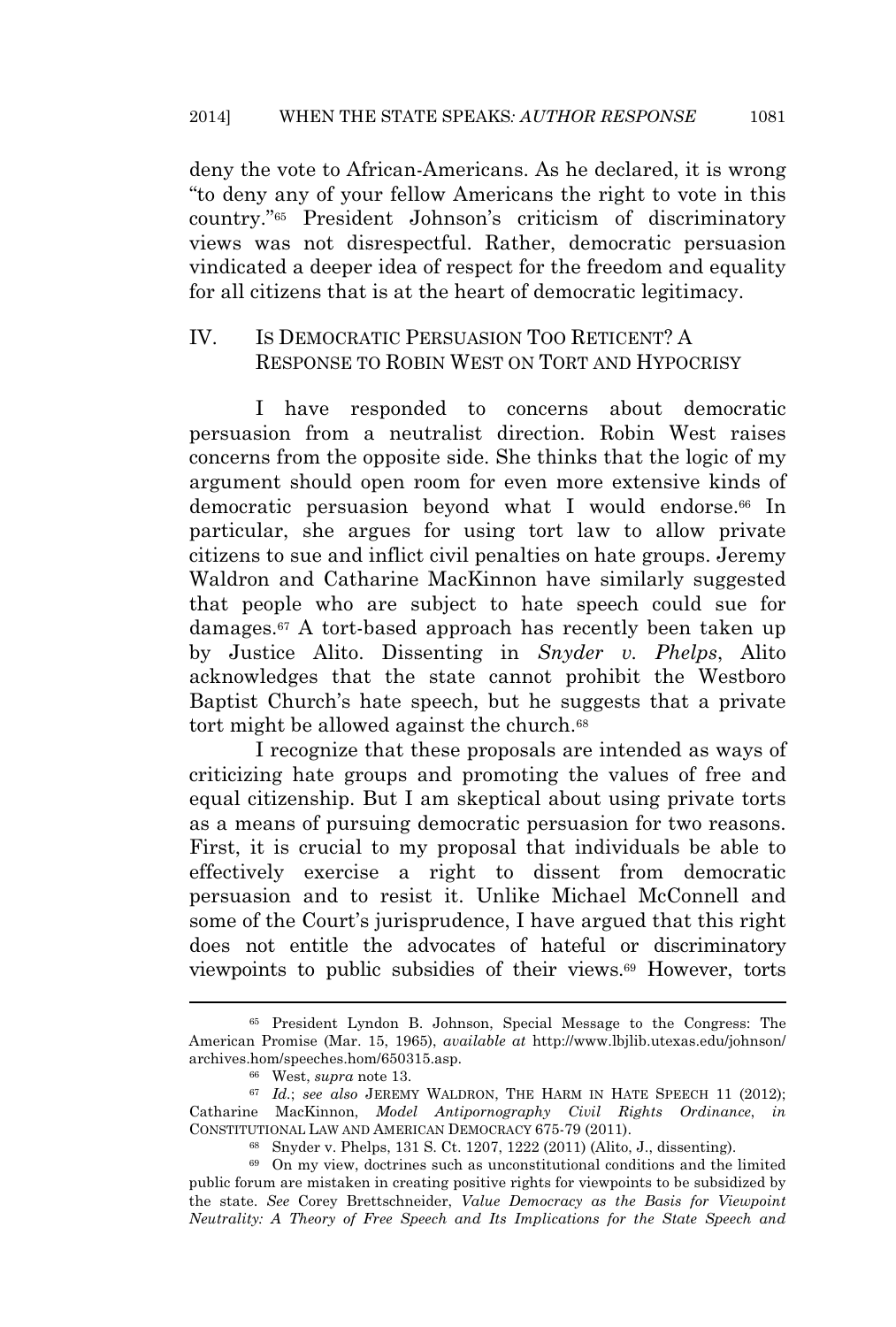would go much further than non-subsidy. While non-subsidy refuses to give additional financial support for hateful viewpoints, torts risk taking away all resources from citizens who engage in hate speech, perhaps to the point of bankruptcy. The aim and likely effect of torts is that the right to free speech would become a mere formality without the resources to exercise it. I would thus reject proposals that aim to prohibit speech, such as a proposal to publicly tax or privately sue hate speech out of existence. Such proposals would violate the right to free speech in a way that would deliberately exclude the real possibility that citizens could dissent. By contrast, non-subsidy allows citizens to continue to dissent. For example, although their tax subsidies were discontinued, Bob Jones University and the Christian Legal Society continued to exist and exercise their right to dissent.

Second, I think that turning to private tort risks losing the clear notion that the state has an obligation to speak in democratic persuasion. Pursuing democratic persuasion through private torts might create the impression that hate speech is only an issue between individuals, rather than an attack on the public, democratic values of freedom and equality that the state has a duty to secure for all citizens. The state makes it clear that it is expressing public democratic values when it criticizes hate groups and refuses to subsidize them. I worry that the turn to private law moves in exactly the other direction, turning hate speech into a private matter rather than one of public relevance.<sup>70</sup> At least as the proposal is stated, it is not clear how West's plan could turn private lawsuits into the kind of public promulgation that I am advocating. It is also not clear how it would be compatible with the right to free speech.

While being sympathetic to democratic persuasion, West also raises the concern that the state might speak in favor of democratic values, while in reality working to undercut them. West calls this the problem of the "hypocritical state."<sup>71</sup> The risk is that democratic persuasion could function as a kind of ideology that masks the real injustices committed by the state. West is right to worry about the hypocritical state. A state that

*Limited Public Forum Doctrines*, 107 NW. U. L. REV. 603, 639-40 (2013) [hereinafter Brettschneider, *Value Democracy*].

<sup>70</sup> Ben Zipursky has suggested in conversation that this objection might be met if the attorney general brought the suits to make clear that the public interest is at stake. This is an interesting proposal, and if developed, might indeed answer the objection about public expression, although my other concerns about abridging the right to dissent would remain.

<sup>71</sup> West, *supra* note 13.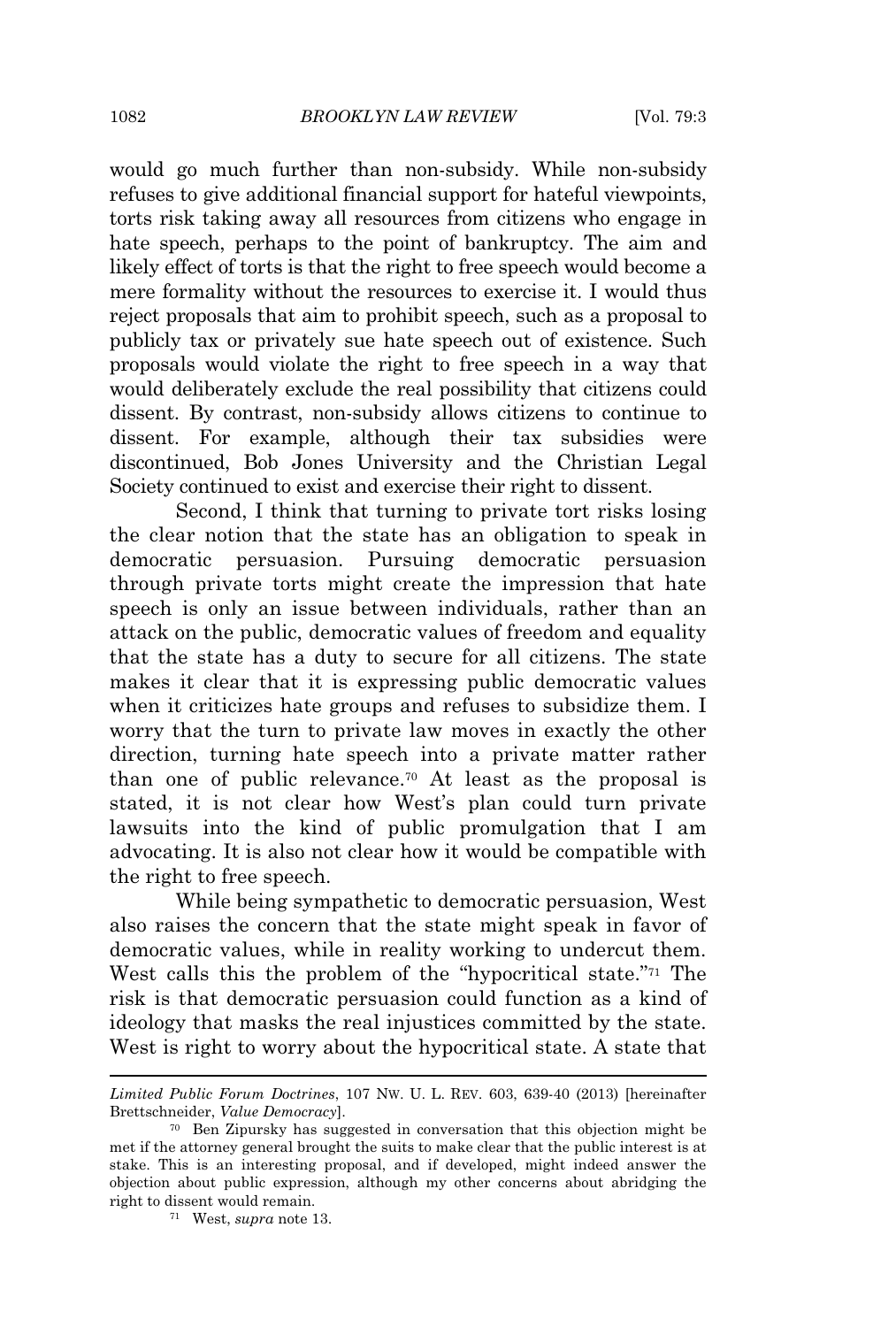attacks democratic values, no matter what it says, would undermine the basis for its legitimacy. Democratic persuasion is a necessary but not sufficient part of what a fully legitimate state must pursue. The legitimate state must respect the value of free and equal citizenship in both its acts and its speech.<sup>72</sup>

West and I both regard the hypocritical state as illegitimate. But we differ in that she seems to regard the hypocritical state as worse than a state that consistently disrespects free and equal citizenship. I would argue that the hypocritical state is highly problematic, but it at least identifies the ideals of legitimacy that its actions fall short in accomplishing. These ideas can then be used by critics of the state to advocate for change. The public officials who verbally affirm democratic values can also be held to the standards that they have already admitted are valid. Jon Elster calls this tendency for verbal commitments to turn into public standards the "civilizing force of hypocrisy." <sup>73</sup> For example, the segregationist government in the United States was a hypocritical state. It espoused ideals of equality that it systematically violated. But pioneers in the Civil Rights Movement and supportive public officials were able to transform that state into one that was more legitimate. They pointed to America's hypocrisy on race to argue for the country to move closer to the ideal of equality. Thus, the legitimacy of the democratic persuasion was actually a lever to bring the practices of the state in line with its own stated ideals. In this sense, the hypocritical state may be preferable to one that holds no pretense of supporting individual rights. At least in the hypocritical state, there is a foothold for reform.

The evolution of constitutional law is often characterized by movements to iron out the contradictions of the hypocritical state and to narrow the gap between rhetoric and reality. But this progress is only possible if the state at least acknowledges the validity of democratic values. Hypocrisy is the midway point on the path from injustice to legitimacy.

<sup>72</sup> I have argued that the legitimate state must guarantee welfare rights. *See* BRETTSCHNEIDER, DEMOCRATIC RIGHTS, *supra* note 20; Corey Brettschneider, *Public Justification and the Right to Private Property: Welfare Rights as Compensation for Exclusion*, *in* PROPERTY-OWNING DEMOCRACY: RAWLS AND BEYOND (Martin O'Neill & Thad Williamson eds., 2012).

<sup>73</sup> Jon Elster, *Deliberation and Constitution Making*, *in* DELIBERATIVE DEMOCRACY 97, 111 (Jon Elster ed., 1998).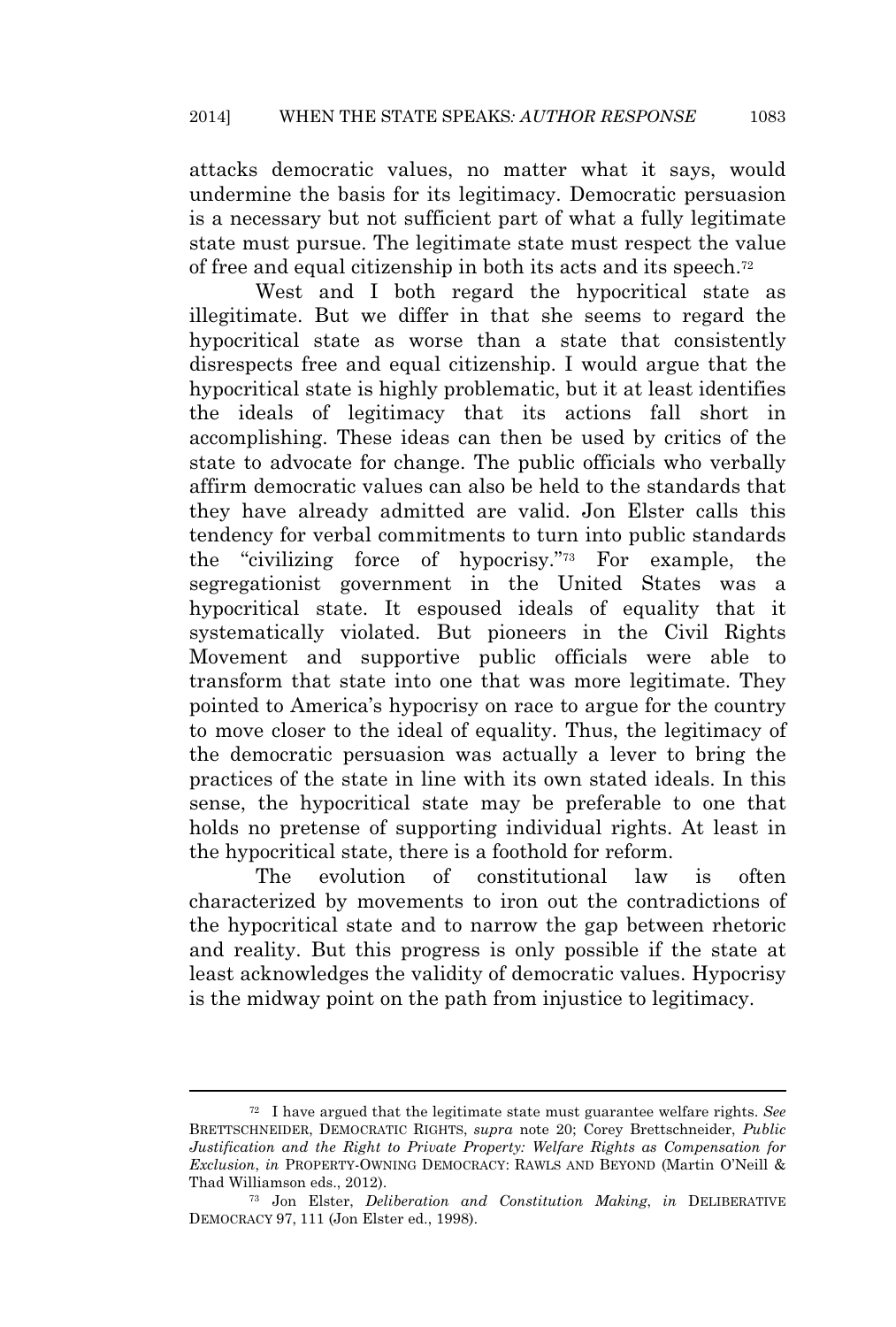#### V. IS DEMOCRATIC PERSUASION TOO LIMITED IN SCOPE AND DOES IT IGNORE SUBTLE FORMS OF COERCION?: A RESPONSE TO SONG

Sarah Song, like West, thinks that, far from being too aggressive, democratic persuasion might be too weak.<sup>74</sup> But whereas West focuses on expanding the tools of democratic persuasion, Song seeks to expand the scope of the views that are addressed by it. She argues that democratic persuasion should be committed to cutting off non-profit status to the Catholic Church. In her view, the only thing that seems to distinguish Bob Jones and the Catholic Church is that while the former is a racist institution, the latter is sexist.

In *When the State Speaks*, I suggest that democratic persuasion should argue against viewpoints, including those that are sexist, racist, or homophobic, that attack the public ideal of free and equal citizenship. The Church, however, has taken the position that restricting the priesthood to men does not imply that it opposes the equal status of women. It claims that it is expressing a purely religious doctrine that links the priesthood to Jesus Christ, a male, while welcoming women to serve in high offices in the professions and politics. Song's response is that the case for the non-public nature of the priesthood restriction is "ambiguous" at best.

I agree with Song that the question of whether the Catholic Church opposes free and equal citizenship is complicated and that my argument in their defense might not be obvious. I take the position, though, that when the issue is ambiguous we should give the organization the benefit of the doubt about the consistency of its position with the ideal of free and equal citizenship. Such an approach is called for to avoid the charge of selectivity and partisanship that Calabresi raises. It is also needed to make the kind of pluralism that is central to value democracy as broad as possible.

The Westboro Baptist Church and Bob Jones University before 2000, on the other hand, were not ambiguous about their opposition to the equality of blacks and gays.<sup>75</sup> Bob Jones University banned advocacy for the right to interracial marriage. Westboro has as its stated purpose the belief that gays should be

<sup>74</sup> Song, *supra* note 14.

<sup>75</sup> Bob Jones University dropped its ban on interracial dating in 2000, and later issued an apology in 2008 for its previous racially discriminatory policies. *See supra* note 57 and accompanying text.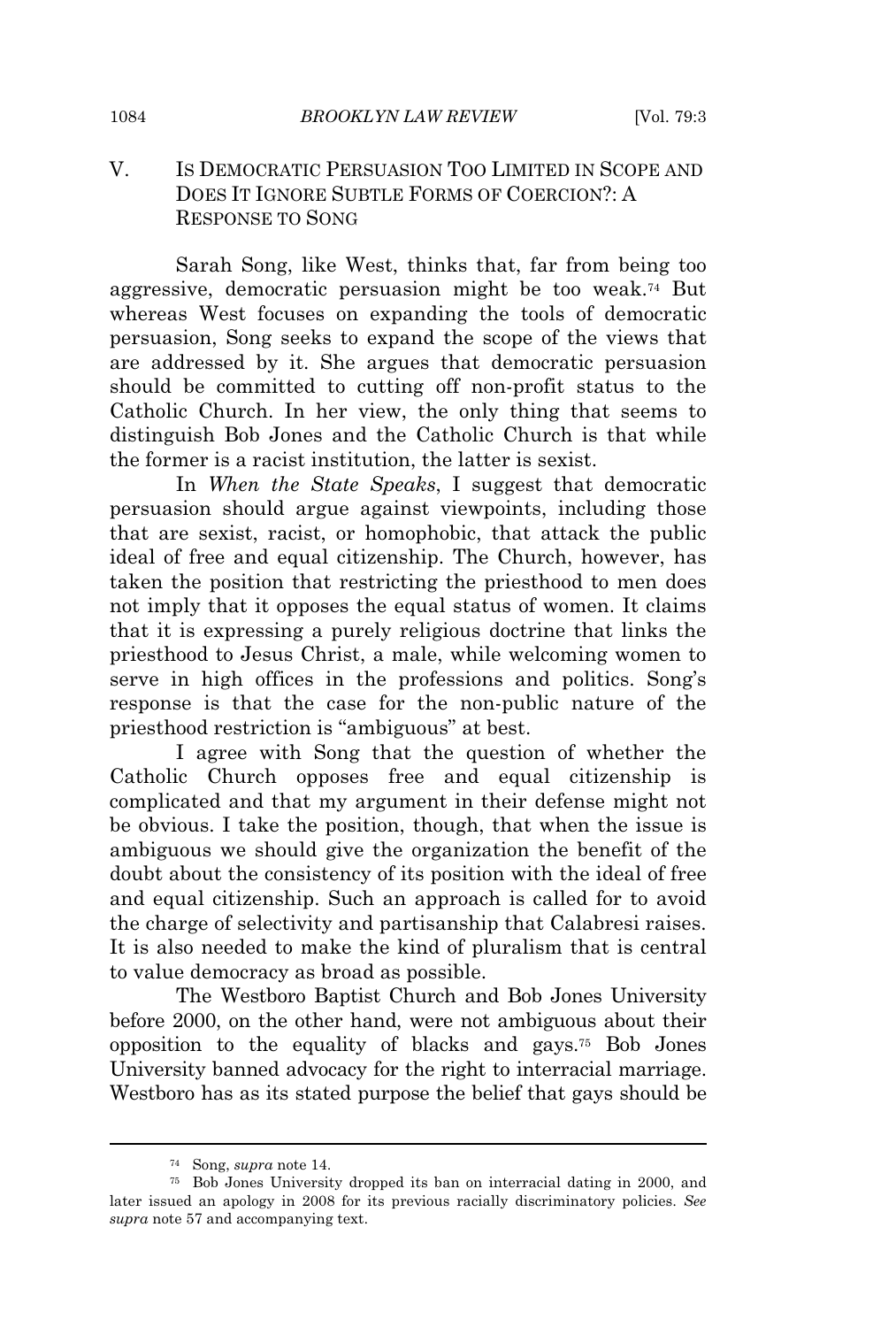murdered. These are not hard cases of reasonable disagreement and clearly differ from the example of the Catholic Church.

While Song pushes in some parts of her essay toward a more extensive form of democratic persuasion, in other parts she worries that democratic persuasion might be coercive.<sup>76</sup> Song invokes the nineteenth-century English philosopher John Stuart Mill's warnings of the coercive dangers of majority opinion to note that some forms of persuasion might feel coercive to those on the receiving end of it. I think that Mill could not have meant to say, however, that any kind of persuasion is coercive. To say that would be inconsistent with his defense of free speech, in which he rules out coercion, but allows for "remonstrating with [a person], or reasoning with him, or persuading him." <sup>77</sup> Mill makes this remark in the context of allowing others to reason with a person for the sake of his own good. If Mill permits that, he would surely allow others to persuade a person for the sake of protecting the standing of others as free and equal citizens. His distinction between prohibited coercive measures and permissible argument also can only make sense if persuasion is not equated with coercion. It is not coercive to allow good arguments from others to persuade a free citizen to change a belief.

Similarly, I would resist the idea, which Song finds in the work of Robert Nozick, that anything that makes a choice less desirable counts as coercive once that consequence is communicated. She concludes that the policy of withdrawing the privileges of tax exemption for discriminatory groups is coercive, because it makes a choice (continuing to undermine free and equal citizenship) less desirable (it will result in the discontinuation of tax exemption). This definition of coercion is overbroad. As Song herself mentions, it allows any way of making an action "less desirable" count as coercive. For instance, it seems to imply that it would be coercive to have a policy that students should maintain a certain G.P.A. to receive a state-funded college scholarship, since the policy makes having low grades less desirable. I use the term coercion instead to refer to *acts that aim*

<sup>76</sup> Song, *supra* note 14.

<sup>77</sup> J. S. Mill, *On Liberty*, *in* O<sup>N</sup> LIBERTY AND OTHER WRITINGS 1, 13 (Stefan Collini ed., Cambridge Univ. Press 1989) (1859). Although Song claims that I downplay Mill's worries about the coercive aspects of majority opinion, he did not think that people had a duty to never criticize hate speech. As I wrote in WHEN THE STATE SPEAKS, Mill believes "that when 'the acts of an individual may be hurtful to others or wanting in due consideration for their welfare, without going to the length of violating any of their constituted rights . . . the offender may be justly punished by opinion, though not by law.'" *Id.*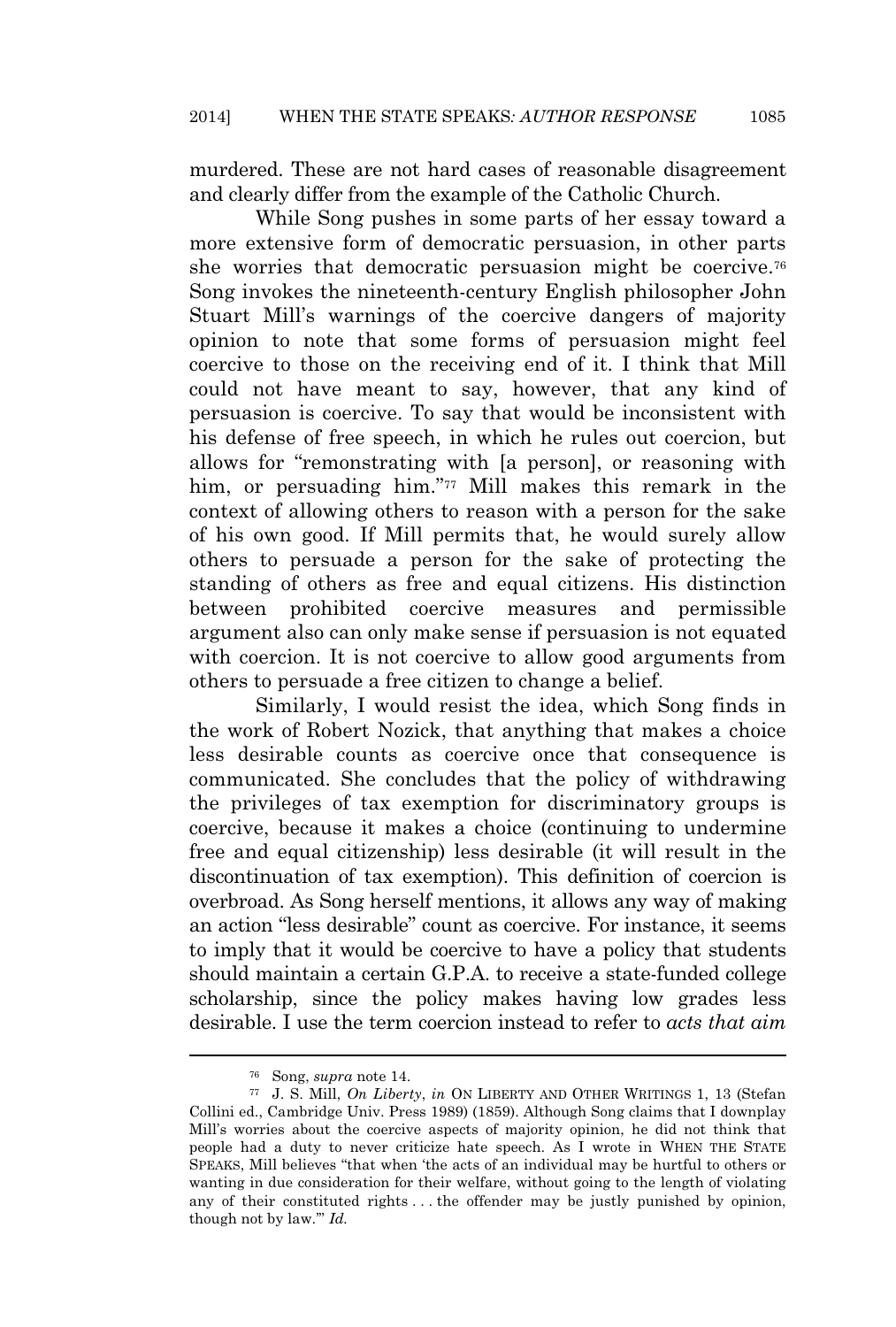*at prohibiting a choice*, not merely acts that make a choice harder to make. I employ this narrower definition of coercion as aiming at prohibition to distinguish proper from improper means of democratic persuasion.

Attempting to force people to change their minds violates their right of free expression. But attempting to convince them can be made compatible with their free choice. The use of subsidy and non-profit status also leaves this choice intact. Withdrawing a tax privilege is not coercive in this definition because the state does not aim at prohibiting the existence of these groups. There is no denial of rights in ending these subsidies, since there is no entitlement for groups to receive government subsidy or exemption from common taxation. I have argued at length against a misplaced doctrine of constitutional conditions that reframes free speech as a mistaken kind of positive right to tax subsidy.<sup>78</sup> The continued existence of Bob Jones University and groups like the Christian Legal Society, despite the discontinuation of government subsidy, serves to illustrate that there is no coercion in my sense of the term that comes with denial of subsidy.

In her reply, Song raises an additional argument for a free speech right to receive subsidies. She cites John Rawls' notion of the worth of liberty to suggest that groups might claim  $501(c)(3)$  status and subsidies as a matter of rights.<sup>79</sup> According to Rawls, fundamental rights, to avoid being mere formalities, must be backed by resources that allow individuals to exercise those rights. The literature on unconstitutional conditions and the related "limited public forum" doctrine regard it as coercive when the state denies money on the basis of the viewpoint being expressed.<sup>80</sup> According to this literature, it violates rights to condition funds on private actors endorsing a set of beliefs.<sup>81</sup>

I want to resist, however, any excessively broad defense of a right to receive government subsidies for discriminatory and hate groups based on the worth of liberty. The fact that many of these groups have access to non-government resources to continue expressing their views suggests that ending government subsidies does not deny a substantive right. As I

<sup>78</sup> Brettschneider, *Value Democracy*, *supra* note 69, at 639-40. For an example of such a doctrine, see, e.g. Kathleen M. Sullivan, *Unconstitutional Conditions*, 102 HARV. L. REV. 1413, 1424-25 (1989).

<sup>79</sup> Song, *supra* note 14.

<sup>80</sup> *See, e.g.*, Sullivan, *supra* note 78, at 1428.

<sup>81</sup> *Id.* at 1428, 1506.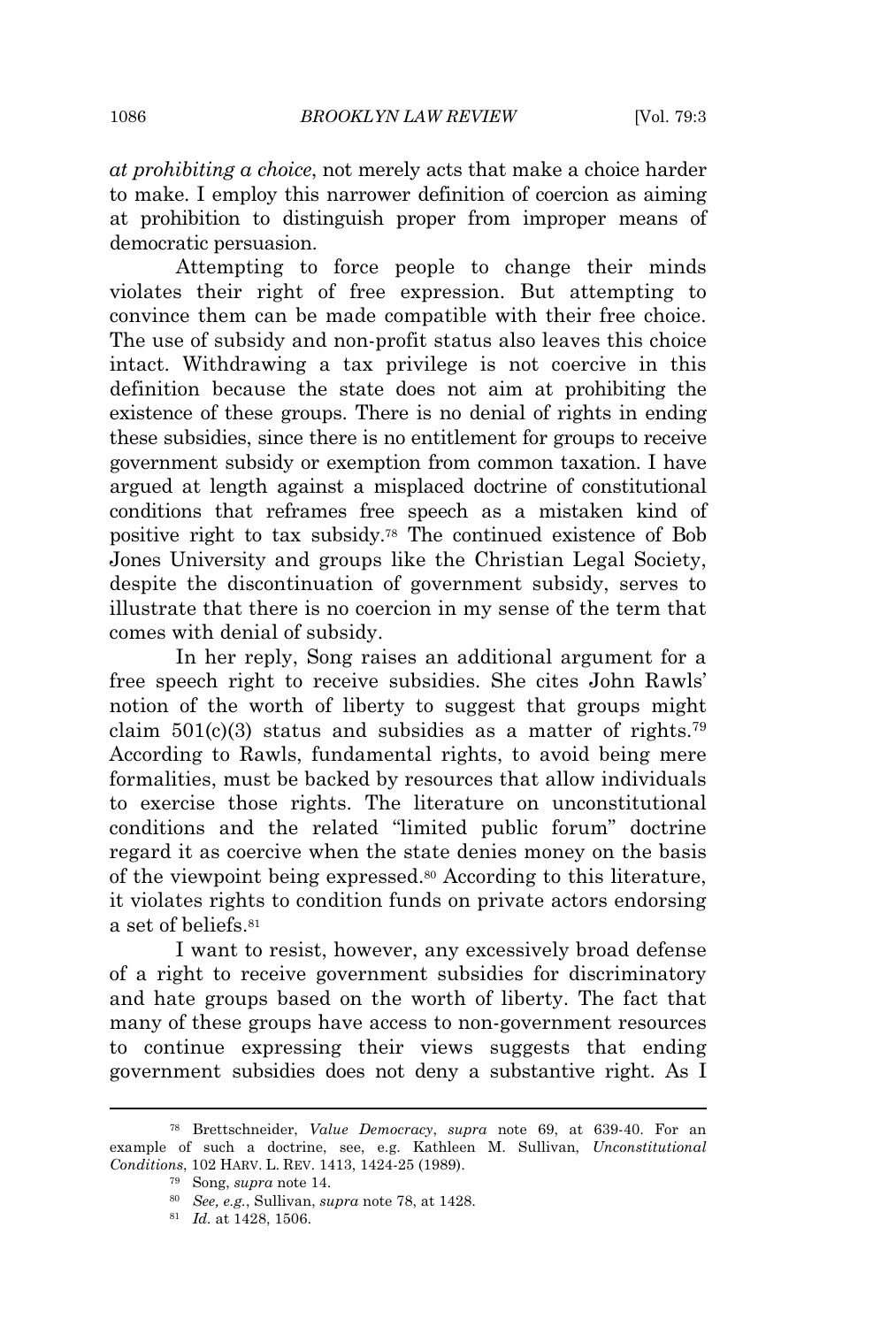have noted above, Bob Jones University and the Christian Legal Society continue to thrive without these subsidies, and so would the Boy Scouts. I have argued in other work that distributive justice in material resources should be an important concern for citizens in a democracy. Citizens should have a right to the basic material resources needed to exercise their rights and liberties.<sup>82</sup> But the right to basic resources does not imply any right to be subsidized in expressing one's viewpoint. Positive rights exist as an entitlement of poor and needy citizens, separate from the issue of non-profit status or government grants for specific purposes. The logic of the worth of liberty animates much of the flawed jurisprudence on unconstitutional conditions and the limited public forum.

I do agree with Song and argue in the book that when the government has a monopoly on a resource, such as that which the U.S. Postal Service once possessed over mailing letters, the denial of that resource might result in the denial of a right. For example, the Supreme Court has ruled that the Postal Service cannot condition mailing letters based on the viewpoints they express.<sup>83</sup> In this case, the denial of a resource denied the substantive right to free speech, given how much the citizenry depended on the Postal Service to send letters. On these same grounds, I would oppose measures that would have libraries ban books or block access to certain internet sites in the supposed name of democratic persuasion. These libraries are the sole access that some users have to information and the internet. To give another example, consider a hypothetical based on the *Christian Legal Society* case. If the Christian Legal Society, as a student group, were barred from meeting on campus, there could be a worth of liberty argument for a free speech violation. Meetings in campus spaces might be the main way to communicate for students, such that denying access to those spaces would deny free speech. However, the right for a student group to meet on campus does not mean that they have a right to the active support of an official state subsidy paid by public taxation.

In sum, I agree with Song that in a limited set of cases there might be a free speech argument based on a concern for the worth of liberty. But these cases are limited to government monopolies. They do not apply to government subsidy of discriminatory or hateful groups. The concern about monopolies

<sup>82</sup> *See* BRETTSCHNEIDER, DEMOCRATIC RIGHTS, *supra* note 20, at 5-6.

<sup>83</sup> Lamont v. Postmaster Gen., 381 U.S. 301, 305 (1965).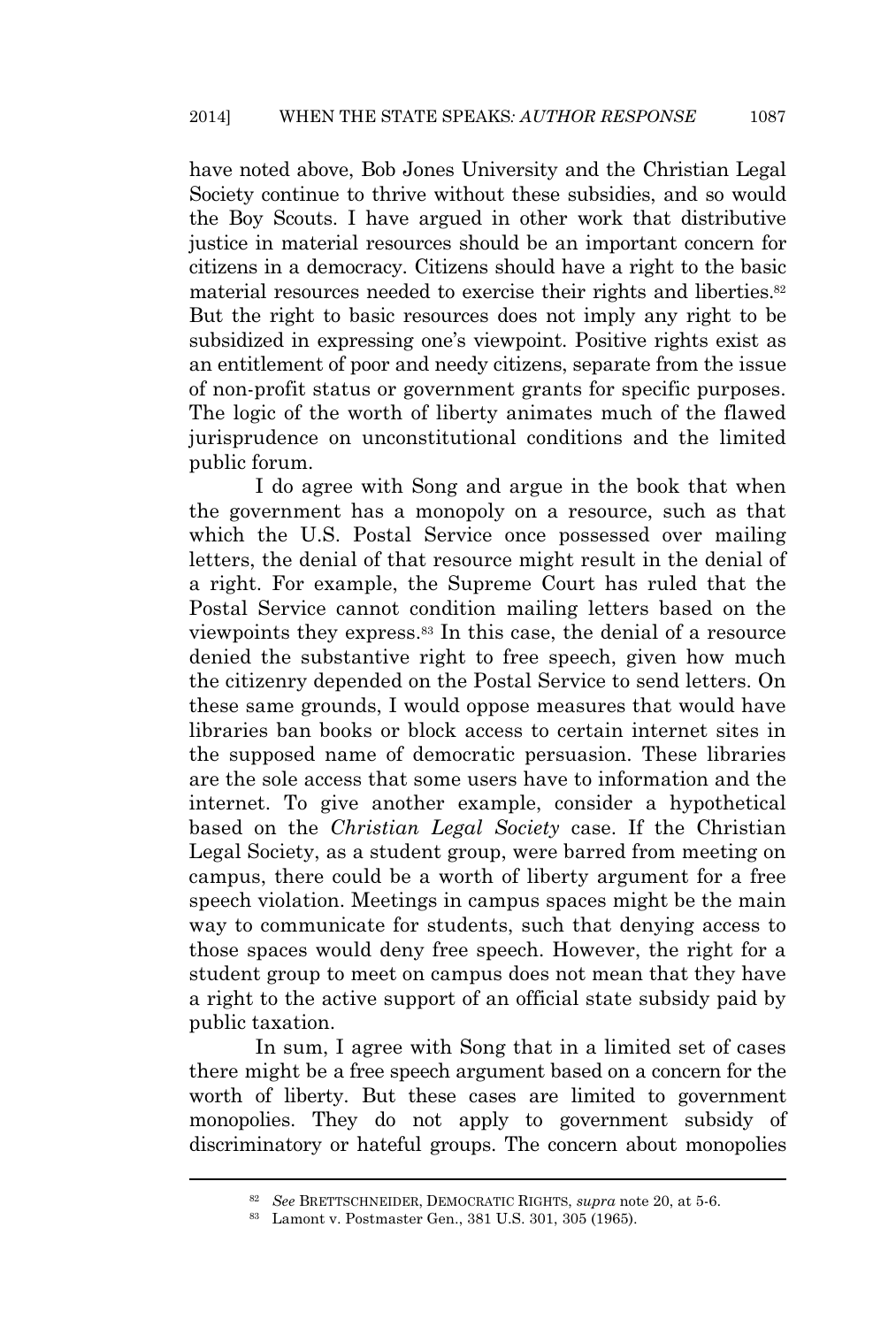serves as yet another bulwark to protect free speech in my theory of democratic persuasion.

#### **CONCLUSION**

I began this response essay by highlighting Frank Michelman's arguments for democratic persuasion as a part of the state's legitimacy. He suggests the best way to understand this relationship is that democratic persuasion, while not sufficient on its own for legitimacy, should be seen as contributing to whether a state meets the threshold for being democratically legitimate. What makes a state legitimate is whether it upholds the democratic values of freedom and equality for all its citizens. I emphasized why stability, the duty of transparency, and the arguments for public trust and interconnection all supported a role for the state in promoting and defending its own underlying values.

With these arguments in mind I turned to critics who thought democratic persuasion should be tempered. Steve Calabresi argued that while the theory is essentially correct, it should not discontinue the privileges of tax-exemption for hateful religious groups. I responded by highlighting why a right to be free from coercive bans on speech or religion does not entail a right to be free from criticism or an entitlement to a public subsidy. I also argued that my proposal clarifies the criteria for receiving tax exemption, reducing the potential for abuse of government power compared to existing law.

Koppelman worried that democratic persuasion might be unnecessary, ineffective, and disrespectful to the proponents of hateful viewpoints. I argued that Koppelman confused criticism of hateful viewpoints with disrespect for the reasoning capacity of citizens who express those viewpoints. Democratic persuasion shows respect, even while challenging beliefs, by upholding those citizens' free speech rights, by appealing to their reason, and by continuing to include them in our shared democracy. Drawing on Josiah Ober's essay, I gave examples of the effectiveness of democratic persuasion from the arguments that President Johnson and other political leaders made for the Civil Rights Act and Voting Rights Act. Forcing political leaders to be silent or neutral about democratic values, as Koppelman seems to suggest, would deny them of one of their most powerful tools to pass legislation. I explained that democratic persuasion is part of a larger defense of free and equal citizenship, including laws against discrimination and domestic violence.